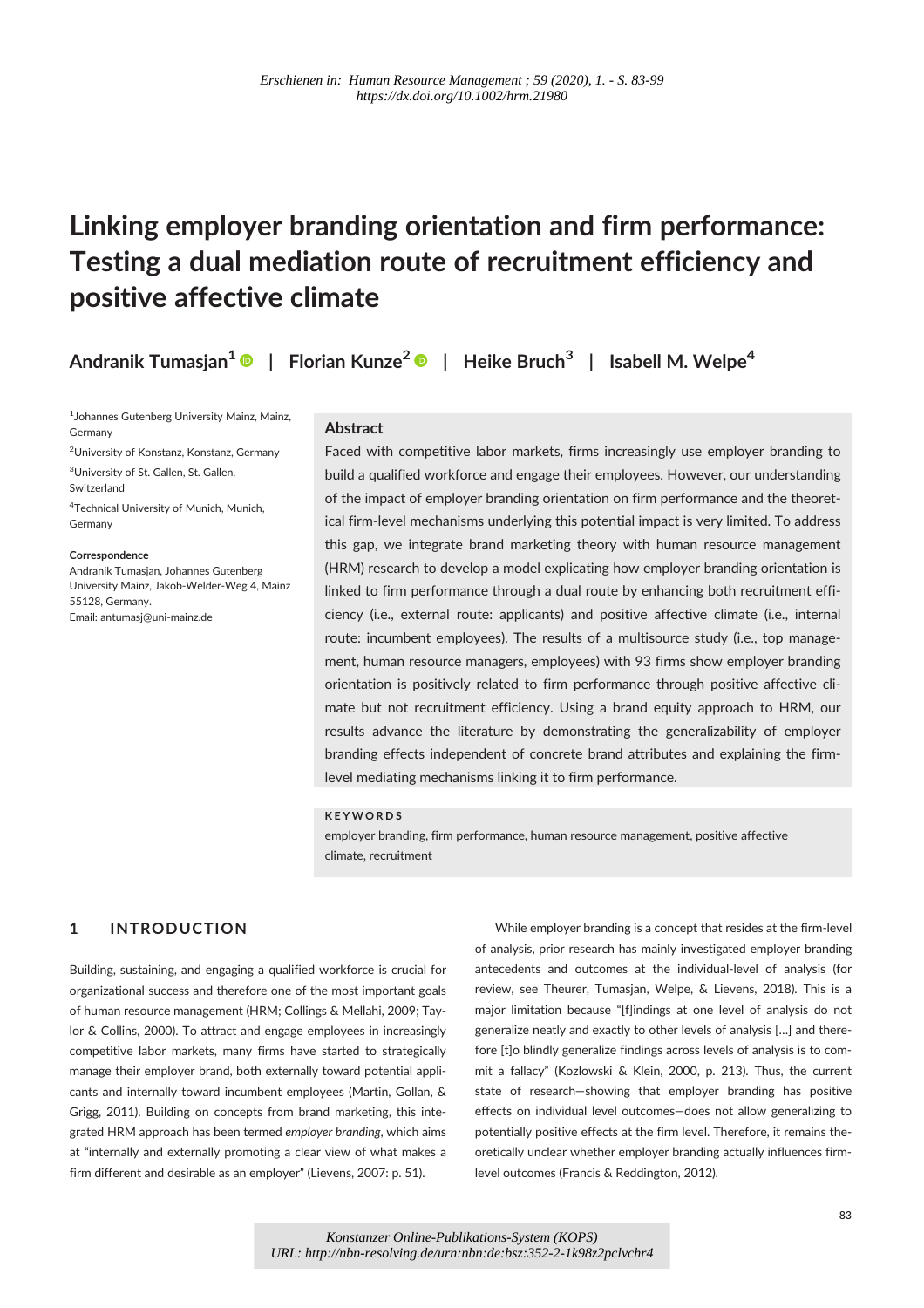Relatedly, whereas extant conceptual propositions (e.g., Backhaus & Tikoo, 2004) speculate that employer branding will have positive firm-level effects, the current empirical literature is surprisingly silent on employer branding's effects on firm-level mediating mechanisms and outcomes (Theurer et al., 2018, notable exceptions include Turban & Cable, 2003; Collins & Han, 2004). Finally, the overwhelming majority of employer branding research has focused on the role of employer branding in the very early applicant generation phase (e.g., Collins & Stevens, 2002; Holtbrügge, Friedmann, & Puck, 2010; Tumasjan, Strobel, & Welpe, 2011). In this vein, extant research has mainly concentrated on identifying concrete employer brand attributes (e.g., prestige or location; Cable & Graham, 2000; Lievens & Highhouse, 2003; Moser, Tumasjan, & Welpe, 2017; Van Hoye, Bas, Cromheecke, & Lievens, 2013) rather than testing a generalizable model of employer branding and its effects at the firm level. Thus, from a firm's perspective it is currently unclear if and how employer branding translates into firm performance (Sung & Choi, 2014). Recognizing these limitations, scholars have called for research addressing the effects of employer branding on firm performance and investigating the underlying mechanisms of this effect (e.g., Ambler & Barrow, 1996; Phillips & Gully, 2015) in order to "identify the mediators that operate between the employer branding program and the firm's profit margin or profit growth" (Backhaus & Tikoo, 2004, p. 512).

To address this unresolved puzzle in the current literature, we reconceptualize the extant approach to studying employer branding by introducing the construct of employer branding orientation. As an overarching HR guiding principle at the firm level (Becker & Gerhart, 1996), the construct reflects the notion of firms putting a high value on employer brand building by seeking to actively promote the employer brand externally and internally. Hence, we argue, on the one hand, employer branding orientation facilitates building a distinct and an attractive external employer image (Lievens, 2007), which may lead to improved recruitment efficiency, such as the time to hire and cost per hire (Laumer, Maier, & Eckhardt, 2015; Ulrich, 1997). On the other hand, employer branding orientation may also positively impact incumbent employees' positive affective climate, that is, "the shared experience of positive affect within an organization" (Menges, Walter, Vogel, & Bruch, 2011, p. 894). Ultimately, we assume that both improved employee recruitment efficiency and positive affective climate will enhance firm performance (Jiang et al., 2012; Shaw, Gupta, & Delery, 2005).

We make four major contributions to the literature. First, integrating branding theory from the field of marketing with HRM research, we reconceptualize employer branding as a guiding "HR principle" (Becker & Gerhart, 1996), by introducing the concept of employer branding orientation, capturing the extent to which firms uphold employer branding as a principle that is strategically important to build employer brand equity (Collins & Stevens, 2002), to the literature. Thereby, we build and test theory at the firm-level of analysis and advance employer branding research which currently bases almost all firm-level claims on individual-level studies (e.g., Han & Ling, 2016; for review, see Theurer et al., 2018).

Second, by conceptualizing and measuring employer branding at the level of a guiding HR principle (Becker & Gerhart, 1996), we advance extant research by making it possible to empirically test the generalizability of employer branding effects beyond concrete attributes. Prior research has conceptualized employer branding in terms of concrete brand attributes (e.g., "sincerity" or "ruggedness"; Lievens & Highhouse, 2003; see also Aaker, 1997; Aaker & Fournier, 1995) residing at the concrete "HR practice" level (Becker & Gerhart, 1996), and, therefore, their effect may be contingent on specific firm characteristics. Thus, it is not clear from extant studies whether employer branding can be considered part of "best practice" HR approaches from a so-called "universalistic" theoretical viewpoint as conceptualized by Delery and Doty (1996). We hence contribute to the literature by showing how employer branding's effects may be conceptualized at the guiding-principle level (Becker & Gerhart, 1996).

Third, addressing several calls in the literature, we explicate firmlevel mechanisms underlying the effect of employer branding on firm performance (Backhaus & Tikoo, 2004). Our study yields a novel explanation for how employer branding orientation influences firm performance through its impact on different key HR performance indicators (i.e., recruitment efficiency and positive affective climate) in different target groups (i.e., potential employees and current employees).

Fourth, we advance the field by investigating whether and how employer branding impacts employees' collective emotions as repeatedly suggested in the literature (e.g., Lievens & Slaughter, 2016). Since employer branding aims at creating positive emotional responses in its target groups, it is surprising there is a dearth of research on emotional outcomes (Rampl, 2014). To address this limitation, we theorize and test how employer branding influences positive affective climate as a mediating mechanism for its impact on firm performance.

# 2 THEORY AND HYPOTHESIS **DEVELOPMENT**

#### 2.1 Employer branding and firm-level outcomes

In the past decades, a literature stream integrating research from the field of marketing with HRM research has been emerging, mainly focusing on the notion of brands and branding in HRM (Martin, Beaumont, Doig, & Pate, 2005; Russell & Brannan, 2016; Timming, 2017). At the core of this stream is the insight that brands, branding, and reputation play an important role in HRM and may influence key HRM processes and outcomes (Edwards, 2017; Theurer et al., 2018). In their seminal article, Ambler and Barrow (1996) conceived employer branding as an application of brand marketing principles to improve key HR outcomes, such as applicant attraction, recruitment efficiency, and current employees' engagement, to ultimately increase firm performance. In short, employer branding usually involves a three-step process (Backhaus & Tikoo, 2004; Lievens, 2007). First, firms create a unique and differentiating employer value proposition, which serves as the central message positioning the value that the firms offer to their employees (Backhaus & Tikoo,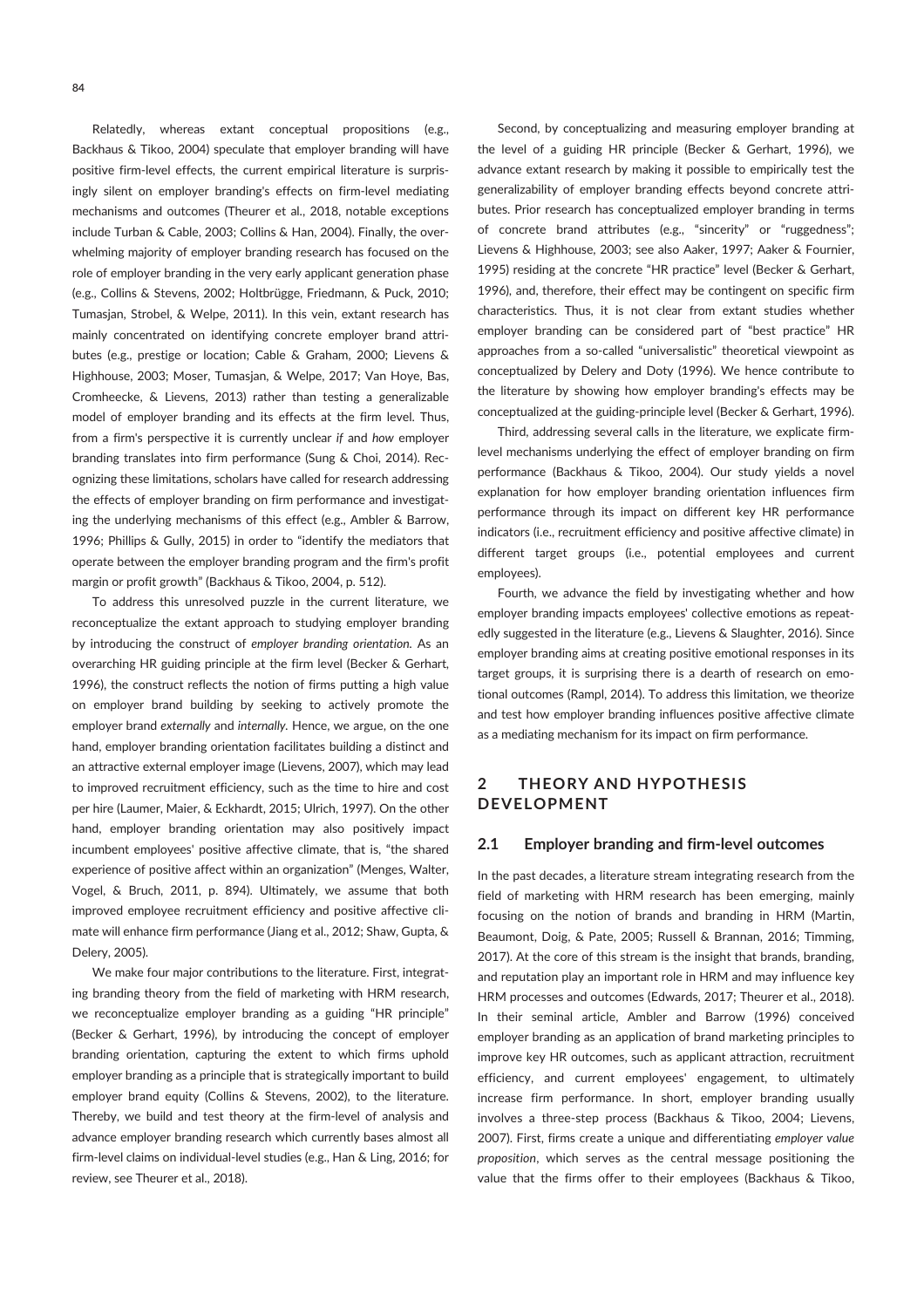2004), such as organizational culture, leadership styles, and employment benefits (Backhaus & Tikoo, 2004; Dineen & Allen, 2016). In the second and third steps of the employer branding process, the employer value proposition is marketed to potential applicants and promoted to incumbent employees (Backhaus & Tikoo, 2004; Francis & Reddington, 2012; Lievens, Van Hoye, & Anseel, 2007). Thus, the goal of employer branding is to position the employment experience as attractive and distinctive from other employers (Lievens, 2007) and to promote it to both an external (labor market) and an internal (firm) audience to enhance key HR outcomes and, as a result, contribute to firm performance.

The existing employer branding literature has mainly investigated the attributes that make up employer brands from the applicants' perspective (e.g., Lievens & Highhouse, 2003), the influence of recruitment practices on applicants' employer images (e.g., Collins & Han, 2004), and the influence of employer brands on early-stage applicant outcomes (e.g., Collins & Stevens, 2002).

In what has become the dominant employer branding framework, Lievens and Highhouse (2003) have conceptualized employer brands as consisting of instrumental (e.g., pay, benefits, or career advancement) and symbolic (e.g., prestige, innovativeness or competence; Lievens, 2007) employer image attributes. Building on this framework, most employer branding studies have investigated the concrete attributes of employer brands (e.g., Berthon, Ewing, & Hah, 2005; Edwards & Edwards, 2013) and their influence on potential applicants' reactions at the individual level, such as perceived organizational attractiveness and job choice intentions (e.g., Baum & Kabst, 2013; Collins & Stevens, 2002).

However, while these studies provide valuable insights on the effects of different brand attributes from the applicants' perspective, a key issue from the firm-level perspective (i.e., HRM and general management) is whether and how employer branding actually translates into tangible desired HR outcomes, such as enhanced employee recruitment and engagement, that in turn contribute to firm performance (Backhaus & Tikoo, 2004). Some studies have started to investigate the effects of employer reputation and recruitment practices on employer brand awareness and employer image on firm-level outcomes. However, these studies focused solely on applicant outcomes, such as applicant pool quantity and quality (e.g., Cable & Turban, 2003; Collins & Han, 2004; Dineen & Williamson, 2012) rather than incumbent employees. Thus, while there are a few studies investigating the influence of employer branding on incumbent employees at the individual level of analysis (e.g., Hanin, Stinglhamber, & Delobbe, 2013; Lievens et al., 2007), research on employer branding's impact on incumbent employees at the firm-level is scant. In this vein, Gardner, Erhardt, and Martin-Rios (2011) have called researchers to investigate the impact of employer branding on incumbent employees. Similarly, a major limitation constitutes the dearth of research on employer branding's effects on firm performance and the underlying mediating mechanisms (Theurer et al., 2018) which we will focus on in the next sections.

# 2.2 Employer branding orientation as a guiding HR principle at the firm level

To address the question if and how employer branding translates into these firm-level outcomes, we introduce the concept of employer branding orientation to the literature. In marketing research, brand orientation describes "an approach in which the processes of the organization revolve around the creation, development, and protection of brand identity in an ongoing interaction with target customers, with the aim of achieving lasting competitive advantages in the form of brands" (Urde, 1999, p. 117). Applying this concept to employer branding, we define employer branding orientation as an approach in which the HRM processes revolve around the creation, development, and protection of employer brand equity in an ongoing interaction with potential and incumbent employees to achieve sustainable competitive advantages in the labor market.

We conceptualize employer branding orientation as an overarching HR guiding principle (Becker & Gerhart, 1996) reflecting an approach that applies "brand thinking to people management" (Mosley, 2014, p. 1). Such guiding principles describe firms' general HRM principles and reside at the most abstract level of an HR system (Posthuma, Campion, Masimova, & Campion, 2013). Becker and Gerhart (1996) were among the first to distinguish between levels of abstraction in HR systems and reasoned that "it is at this level within the HR system that effects are 'generalizable or universal'" (Monks et al., 2013, p. 380). Extant research has demonstrated that it is important to adopt a multiple level perspective to HRM and examine effects on their respective level as well as in a cross-level manner (Ostroff & Bowen, 2000, 2004, 2016; Jackson, Schuler, & Jiang, 2014; Paauwe, 2009; Peccei & Van De Voorde, 2019; Renkema, Meijerink, & Bondarouk, 2017).

Building on Becker and Gerhart's (1996) reasoning, we assume that specific employer brand attributes or contents (e.g., prestige, freedom, innovativeness) reside at the practice level of abstraction, and their effects on HR outcomes and firm performance may thus not be generalizable across contexts (Becker & Gerhart, 1996). Thus, conceptualizing employer branding orientation as a general guiding principle allows us to study the influence of employer branding independent of concrete policies and practices (e.g., certain brand attributes, such as "excitement" or "sincerity") or reputation rankings (e.g., Fortune magazine), the use and resulting effects of which may depend on specific firm characteristics. For instance, "excitement" as an employer brand attribute may not work for every firm and being listed in Fortune reputation rankings may not be possible for small and medium-sized firms. Therefore, our novel conceptualization goes beyond employer brand attributes at the practice level toward conceptualizing employer branding at the level of a higher-order principle to examine whether its effects on firm-level outcomes are generalizable (Becker & Gerhart, 1996; Colbert, 2004). In this regard, we follow the so called "universalistic" theoretical perspective (Delery & Doty, 1996) which reflects the view that there are "best practices" that generally have positive effects on organizational performance (Becker & Gerhart, 1996). Delery and Doty (1996) contrast the "universalistic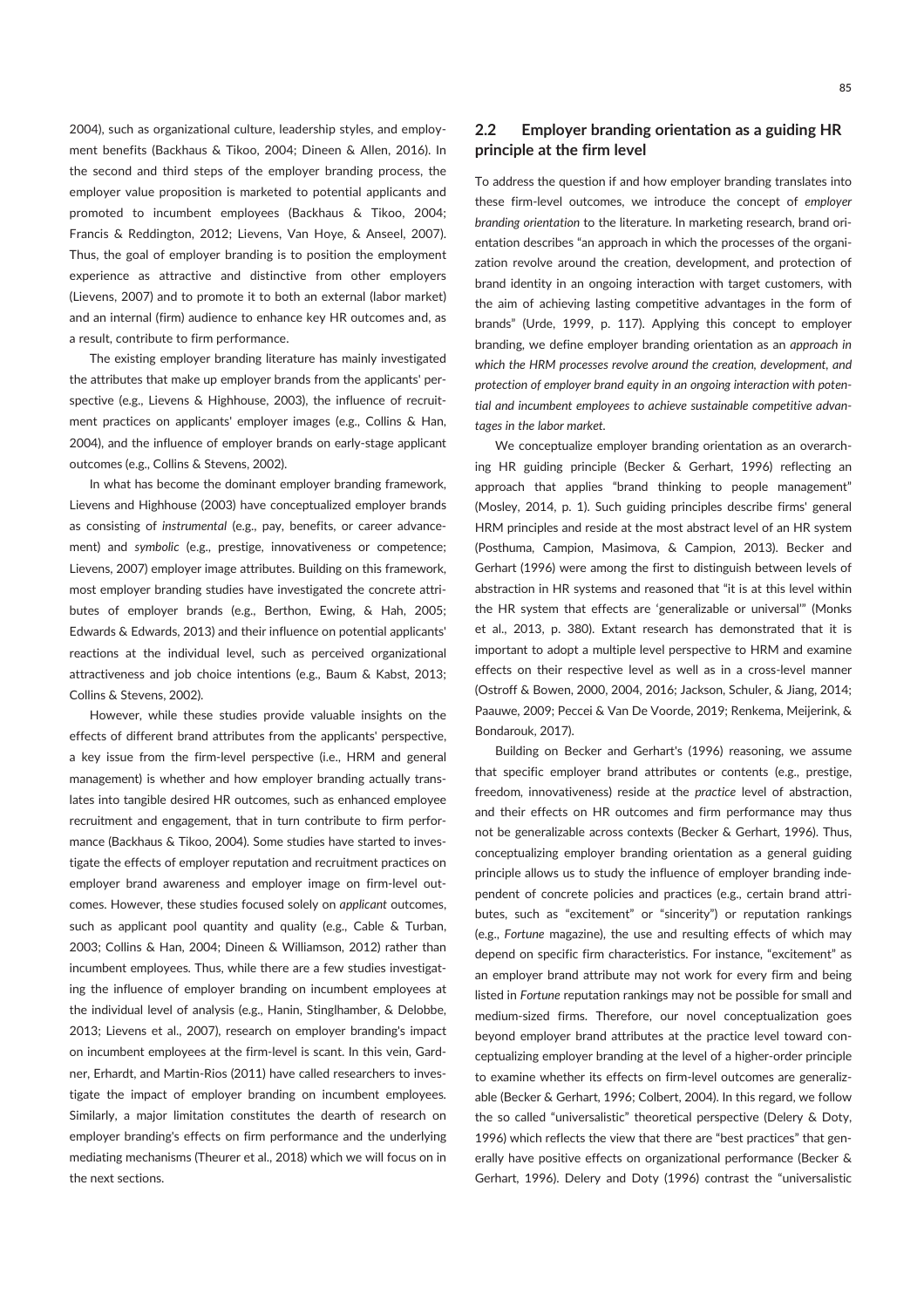perspective" with the "contingency" perspective and the "configurational" perspective, which posit that HR practices need to be consistent with a certain firm strategy (contingency perspective) or need to be placed in a certain constellation with other HR practices (configurational perspective) to successfully contribute to firm performance. In this sense, our study employs a "universalistic" theoretical perspective because we assume that more employer branding orientation will in principle always contribute to higher firm performance (irrespective of a certain firm strategy or certain HR practice configuration) than less or no employer branding orientation.

To explain why employer branding orientation leads to enhanced HR outcomes and increased firm performance, we use employer brand equity theory (e.g., Cable & Turban, 2003; Theurer et al., 2018), which is based on the brand equity literature from marketing research (Keller, 1993; Keller & Lehmann, 2006). Recently, Theurer et al. (2018) have adapted Keller and Lehmann's (2006) brand equity model to employer branding and HRM, creating the employer branding value chain model as an overarching theoretical framework. Based on this overarching theoretical framework, we argue employer branding orientation will lead to enhanced recruitment efficiency (applicant side) and higher levels of positive affective climate (incumbent employee side), which, in turn, increase firm performance. Figure 1 displays our conceptual model.

# 2.3 Employer branding orientation: Effects on recruitment efficiency and positive affective climate

In the HRM literature there is significant debate about opening the "black box" between HRM activities and firm performance (see for reviews, Combs, Liu, Hall, & Ketchen, 2006; D. Lepak, Liao, Chung, & Harden, 2006). Based on employer brand equity theory (Collins & Stevens, 2002; Theurer et al., 2018), we therefore theorize on which mechanisms translate employer branding orientation into firm performance by considering a dual mechanism consisting of HR outcomes related to applicants (i.e., recruitment efficiency; "external route") and incumbent employees (i.e., positive affective climate; "internal route").

# 2.3.1 Recruitment efficiency

Building on previous work on applicant attraction, we hypothesize that employer branding orientation will be positively related to firms' recruitment efficiency (Backhaus & Tikoo, 2004; Collins & Stevens, 2002; Delery & Roumpi, 2017). In particular, we argue that higher levels of employer branding orientation will improve the applicant pool, such that the share of employees that exhibit high levels of fit with the firm's needs will increase, which in turn will improve recruitment efficiency (Collins & Han, 2004) for the following reasons.

Firms that actively market their employer brand and uphold it as an important value will create higher levels of positive employer brand awareness in their target group (Cable & Turban, 2001, 2003). At the same time, high levels of employer branding orientation make it likely that firms successfully communicate a clear picture of what they stand for in terms of the employment experience, such as corporate culture, values, and employment conditions (Backhaus & Tikoo, 2004). In turn, this communication should allow job seekers to make veridical comparisons between their own needs and values and the organization's culture and values (Braddy, Meade, & Kroustalis, 2006). Thus, candidates perceiving fit with the employer brand will self-select to apply, whereas candidates that do not see a fit to the brand positioning will refrain from applying.



FIGURE 1 Conceptual model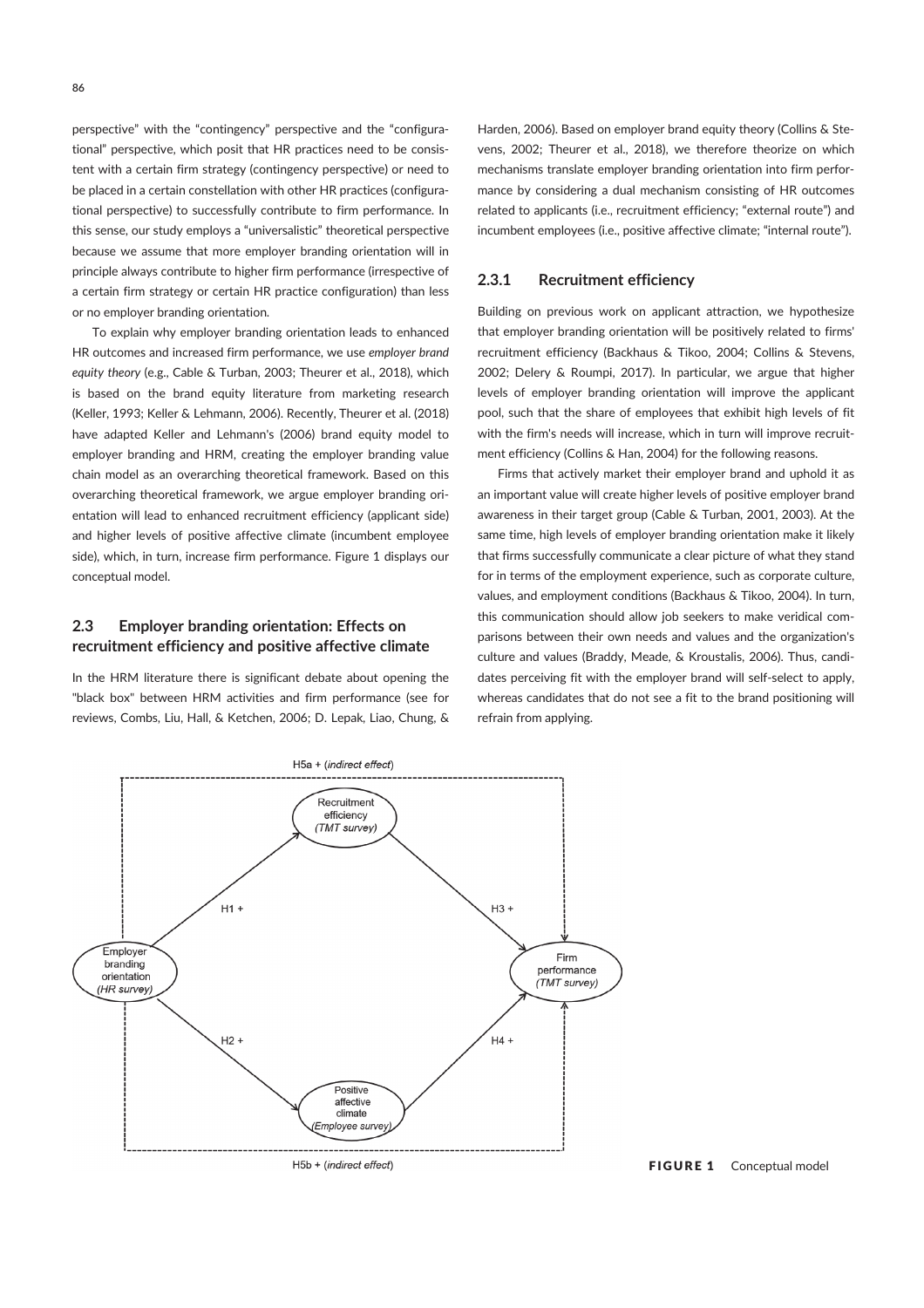Therefore, higher levels of employer branding orientation will increase recruitment efficiency because the applicant pool will contain relatively more applicants that exhibit fit with the organization's culture and values, which will lead to less time and cost required to appropriately fill a position. In contrast, lower levels of employer branding orientation may lead to an applicant pool with lower levels of applicant-organization fit. In turn, the firm may require spending more time and resources per hire—for example because the firm will need to post further job advertisements if the applicant pool was insufficient in the first round of recruiting. In sum, higher applicant quantity and quality will result in more favorable levels of recruitment efficiency. Thus:

> Hypothesis 1: Employer branding orientation will be positively related to recruitment efficiency.

### 2.3.2 Positive affective climate

We also hypothesize that employer branding orientation will be positively related to firms' levels of positive affective climate. Positive affective climate describes collective positive employee emotions and has been defined as "the shared experience of positive affect within an organization" (Menges et al., 2011, p. 894). Positive affective climate reflects collective emotions that emerge from individual employees' positive feelings and are transferred through sharing and contagion among employees (Knight, Menges, & Bruch, 2018; Menges et al., 2011). While positive affective climate shares the aspect of positivity with constructs such as job satisfaction and organizational commitment, it is a distinct construct. First, positive affective climate is a group or organizational level construct rather than residing at the individual level. Second, positive affective climate is a purely emotional construct, whereas job satisfaction and commitment also reflect cognitive aspects (Knight et al., 2018; Menges et al., 2011).

Building on prior employer branding research (Lievens & Slaughter, 2016) and branding research from marketing (Keller, 1993; Keller & Lehmann, 2006), we propose that employer branding positively influences incumbent employees' positive collective emotional states, which will be reflected in positive affective climate at the aggregate firm level (Ashkanasy, Troth, Lawrence, & Jordan, 2017; Menges et al., 2011), based on the following arguments.

First, employer branding orientation and the resulting employer brand equity will signal a favorable employer image to employees (Bangerter, Roulin, & König, 2012). As a result, incumbent employees will likely perceive the employer image to be desirable, which will lead to higher levels of positive affect (Cable & Turban, 2003; Hanin et al., 2013; Lievens et al., 2007). For instance, Hanin et al. (2013) showed positive effects of employer branding on affective commitment at the individual level of analysis. Moreover, the resulting employer brand equity (Keller, 1993) will foster employees' identification with their employer (Backhaus & Tikoo, 2004; Edwards, 2010; Maxwell & Knox, 2009), which has been shown to be related to higher levels of positive affect (Herrbach, 2006).

Second, individuals derive increased levels of self-esteem and social status from membership in an organization with an attractive and salient employer brand (Backhaus & Tikoo, 2004; Cable & Turban, 2001, 2003; Edwards, 2010). Therefore, higher levels of employer branding orientation may enhance incumbent employees' perception of working for an attractive employer and will increase their social status and self-esteem (Lievens et al., 2007), which should also result in higher levels of positive affective climate. Moreover, prior research in marketing (Cheney, Christensen, Conrad, & Lair, 2004; Christensen, 1997) suggests that firm branding messages may "instill pride among employees, enhance an internal esprit de corps and perhaps even stimulate motivation and productivity-developments" (Christensen, 1997, p. 206), which further supports a positive effect of employer branding orientation on positive affective climate.

Third, employer branding has been associated with increased activity in brain regions linked to positive emotions and the reward system (Rampl, Opitz, Welpe, & Kenning, 2016). In particular, using functional magnetic resonance imaging, Rampl et al. (2016) showed that an employer brand that is attractive to an individual elicited higher level of activation in areas linked to positive emotions and the reward system compared to other employer brands. These results provide support for the link between employer branding and emotion elicitation (Rampl, 2014), which has also been shown in (consumer) branding research (Chaudhuri & Holbrook, 2001; Thompson, Rindfleisch, & Arsel, 2006).

We assume that these mechanisms at the individual level may become shared among firm members by translating via contagion and affective sharing socialization processes into firm-level affective climates (Knight et al., 2018) and thus propose:

> Hypothesis 2: Employer branding orientation will be positively related to positive affective climate.

### 2.4 HR outcomes and firm performance

We now turn to our argumentation on the link between recruitment efficiency and positive affective climate on the one hand, and firm performance on the other hand.

### 2.4.1 Recruitment efficiency

Research directly linking recruitment or staffing efficiency and outcomes at the firm level is relatively scarce (Gully, Phillips, & Kim, 2014; Martins & Lima, 2006; Rao & Drazin, 2002). In most of the numerous strategic HRM studies, the influence of recruitment practices on firm performance has been measured only as a part within HR systems, for example, within high-performance work systems (HPWS; e.g., D. P. Lepak & Snell, 2002; Guest, Michie, Conway, & Sheehan, 2003; Delery & Roumpi, 2017; Saridakis, Lai, & Cooper, 2017). For instance, Huselid (1995) examined recruitment within HPWS using one item assessing the number of qualified applicants per position. Terpstra and Rozell (1993) conducted one of the few studies linking effective staffing and firm performance, demonstrating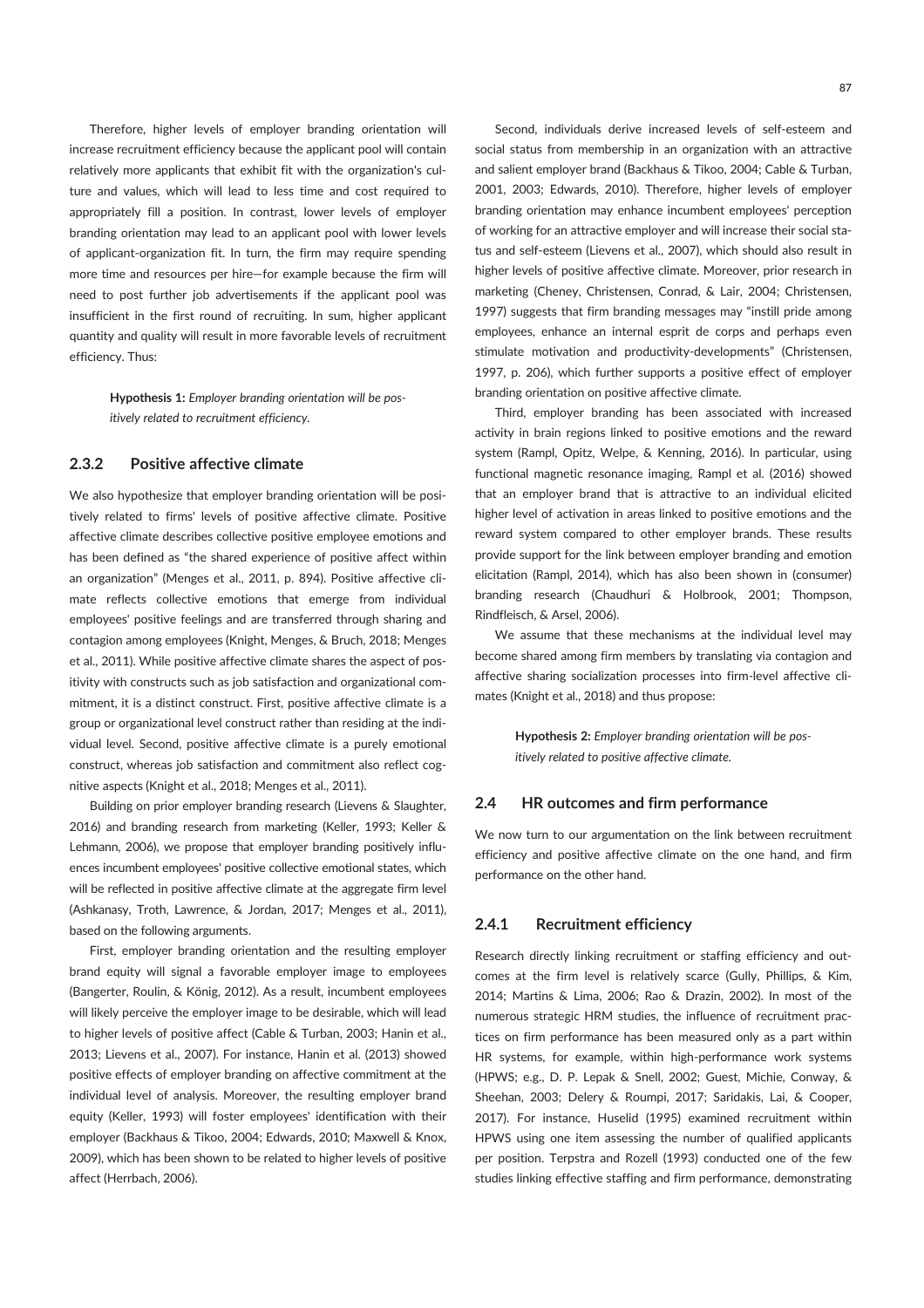88

that effective staffing is indeed related to profit and profit growth (see also Gully et al., 2014). Further evidence suggesting a positive effect of recruitment efficiency on firm performance comes from recent studies in the context of small and medium-sized companies. In this vein, Sheehan (2014) finds a positive association between the use of formal recruitment methods and financial performance as well as innovation, respectively. Similarly, Greer, Carr, and Hipp (2016) report that small firms' use of effective recruitment practices used in large firms positively influences perceptual firm performance. In a related study, Kim and Ployhart (2014) show that firms with more selective staffing have greater productivity and profit growth than firms with less selective staffing.

Accordingly, in line with the extant literature, we argue that recruitment efficiency may contribute to firm performance. Although efficiency within the HR function may not necessarily directly translate into increased firm value, HR efficiency can create value through its influence on efficient business operations. In this vein, Becker, Huselid, and Ulrich (2001) argue there may be a "clear line of sight between efficient HR recruiting processes and the firm's bottom line through HR's contribution to improved operating effectiveness" (Becker et al., 2001, p. 54). This notion is supported by firm case studies showing that recruitment efficiency (e.g., cost per hire, time to hire) contributes to the bottom line across different industries, such as banking, health care, and semiconductor industries (Schnars & Kleiner, 2000). Thus:

> Hypothesis 3: Recruitment efficiency will be positively related to firm performance.

### 2.4.2 Positive affective climate

We also propose that higher levels of positive affective climate will be related to increased levels of firm performance (Ashkanasy & Dorris, 2017; Parke & Seo, 2017). First, positive affective climate has been shown to relate to higher levels of aggregate employee productivity, task performance, and organizational citizenship behavior (Menges et al., 2011). This prior research has built on broaden-and-build theory (Fredrickson, 2003) to argue that positive affect will broaden employees' thought–action repertoire, reflected in broader mindsets, which result in an extended array of actions, such as explorative behaviors, novel ideas, and creative actions (Fredrickson, 2004; Menges et al., 2011). In turn, employees will be more likely to build enduring personal resources, such as physical, intellectual, and social resources (Fredrickson, 2004). Both broadened mindsets and actions as well as enduring personal resources will enable employees to achieve higher levels of productivity (Knight et al., 2018; Menges et al., 2011), contributing to increased firm performance. We follow this logic and prior empirical findings and assume that positive affective climate may also positively contribute to firm performance, which is strongly influenced by these employee-level behaviors.

Second, previous research has documented that positive affect positively influences employee performance (for review, see Menges & Kilduff, 2015). For instance, a study by Tsai, Chen, and Liu (2007)

shows that positive affect relates to task performance mediated by various desirable employee behaviors (e.g., task persistence, helping coworkers). Relatedly, positive affect has also been shown to increase creativity and innovative behaviors (Baas, De Dreu, & Nijstad, 2008; Baron & Tang, 2011), which also both may contribute to increased levels of firm performance (Rosenbusch, Brinckmann, & Bausch, 2011). Supporting this link at the firm level of analysis, Patterson et al. (2004) have shown that different positive organizational climates are related to firm productivity. A similar link at the group level was found by Liu et al. (2014) demonstrating that positive workgroup emotional climate was associated with increased group performance. Finally, in their comprehensive review, Menges and Kilduff (2015) document a host of research showing group-shared emotions have a positive impact on the performance of both small and large groups. Therefore, we propose:

> Hypothesis 4: Positive affective climate will be positively related to firm performance.

# 2.5 Mediated relationship between employer branding orientation and firm performance through recruitment efficiency and positive affective climate

In line with employer brand equity research (e.g., Backhaus & Tikoo, 2004; Edwards, 2010; Theurer et al., 2018), our basic argument is that higher levels of employer branding orientation will not enhance firm performance directly but rather will do so through enhancing key HR outcomes that, in turn, influence firm performance. Building on prior marketing research (e.g., Wong & Merrilees, 2008), we base our rationale underlying this mediation hypothesis on the insight that the adoption of an employer branding orientation (i.e., an intraorganizational inclination) does not necessarily directly result in increased firm performance (Wong & Merrilees, 2008). Rather, employer branding orientation may only affect firm performance if it first results in enhanced HR outcomes as intermediating mechanisms. This reasoning is in line with a theoretical account of employer brand equity building (Cable & Turban, 2001) in which HR principles do not directly lead to firm performance outcomes but indirectly lead to such outcomes through building brand equity, which manifests in enhanced applicant-related and employee-related outcomes.

There are further reasons why an employer branding orientation may not directly affect firm performance. First, employer branding orientation may take some time to develop in the firm and, thus, may fail to directly generate higher levels of firm performance. Additionally, a firm may adopt an employer branding orientation but may unsuccessfully implement the necessary operative employer branding activities; this will also fail to lead to the desired effects. We therefore argue that adopting an employer branding orientation lays the groundwork for brand success (Cable & Turban, 2001) and that having such an orientation is necessary but not sufficient for achieving positive firm performance outcomes.

Thus, considering the extant literature, and based on the employer brand value chain model (Keller & Lehmann, 2006; Theurer et al.,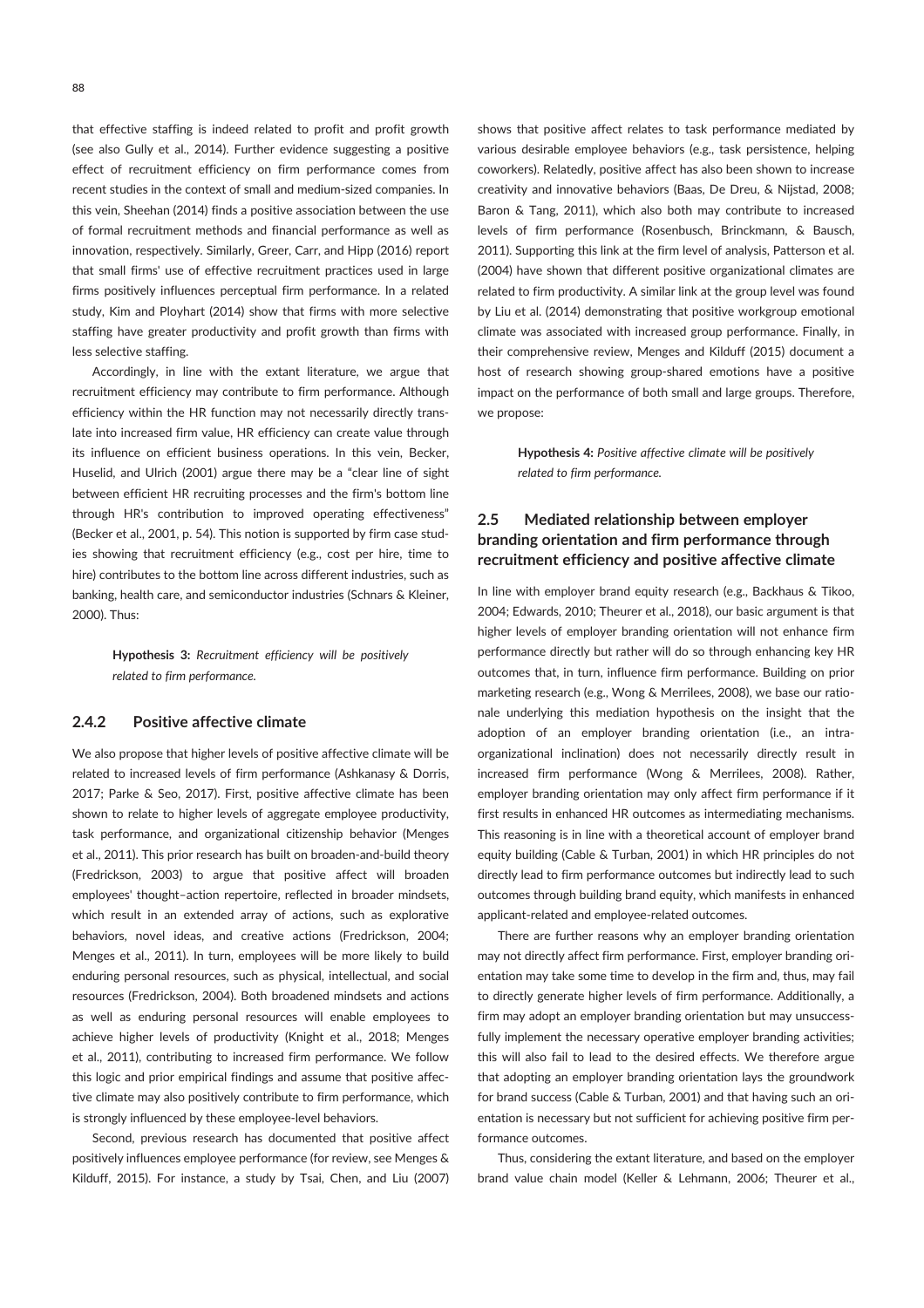2018), we assume employer branding orientation will be associated with recruitment efficiency and positive affective climate. In turn, both components will contribute to firm performance (Gerhart, 2007). As a consequence, we argue these two HR outcomes are the core theoretical mechanisms that translate employer branding orientation into firm performance. Building on this argumentation we propose an indirect, fully mediated effect between employer branding orientation and firm performance, leading to the following two mediation hypotheses:

> Hypothesis 5a: The effect of employer branding orientation on firm performance will be mediated by recruitment efficiency.

> Hypothesis 5b: The effect of employer branding orientation on firm performance will be mediated by positive affective climate.

### 3 METHOD

### 3.1 Sample

We collected data for this study in 93 German small and mediumsized firms. $^1$  The companies participated in a benchmarking study on various HR practices and were recruited and surveyed by an external service provider. To be eligible for participating, companies had to be located in Germany and should not exceed 5,000 employees. The companies received a detailed benchmarking report on their HR practices in exchange for their participation, and could also use their benchmarking position for third-party employer branding activities (e.g., adding a specific label to their job advertisements). Some of the participating companies ( $n = 21$ ) had missing values on some of the study's measures. To avoid potential nonresponse bias and increase the statistical power for our analyses we use an expectationmaximization technique to impute the missing values and to calculate all models with 93 firms.

The companies belonged to four different sectors: manufacturing (29%); service (47%), finance (7%), and trade (16%). A total of 16,254 employees participated in the overall survey (mean company size: 327 employees), representing an average within-organization response rate of 73% (range  $3-100\%$ , SD = 25). The participating employees (58% male) were, on average, 39 years old (SD = 11.43) and had an average organizational tenure of 8 years (SD = 8.33).

We applied a multisource data sampling approach to limit the likelihood that a common source bias (Podsakoff, MacKenzie, & Podsakoff, 2012) might affect our results. Therefore, we used three data sources. First, we asked the top human resource manager in each firm to assess employer branding orientation and several of the control variables (i.e., industry sector). Second, we asked 25% (n = 4,080) of all employees in each company (randomly selected) to assess the positive affective climate of the company.<sup>2</sup> Third, we collected

information on recruitment efficiency and firm performance from all members of the top management team (TMT) in each company. The average TMT size was three, and the TMT members were mainly male (87%), had an average tenure of 13 years ( $SD = 8.92$ ), and were on average 48 years old ( $SD = 8.84$ ). In 58 companies, more than one TMT member answered the questionnaire.

# 3.2 Measures

Unless stated otherwise, we used 7-point scales (1 = strongly disagree, 7 = strongly agree) for our measures. To justify aggregation procedures for the measures that were answered by multiple respondents, we inspected common statistical benchmarks such as the intraclass coefficient (ICC<sub>1</sub> and ICC<sub>2</sub>; Bliese, 2000) and  $r_{wg}$  (James, Demaree, & Wolf, 1984).

#### 3.2.1 Employer branding orientation ( $\alpha$  = .84)

To measure this construct, we reconceptualized a brand orientation scale by Wong and Merrilees (2008). In particular, we developed the following four items: (1) Employer branding is essential to our HR strategy; (2) employer branding is essential in running this company; (3) long-term employer brand planning is critical to our future success; (4) employer branding flows through all of our HR activities. A separate confirmatory factor analysis (CFA) indicated good model fit properties  $\chi^2$  = 16.58, df = 2; comparative fit index [CFI] = .91, incremental fit index [IFI] = .91, standardized root mean square error of approximation [SRMR] = .06).

# 3.2.2 Recruitment efficiency ( $\alpha$  = .85, ICC<sub>1</sub> = .30,  $ICC_2 = .64$ ; median  $r_{wg} = .85$ )

Recruitment efficiency was assessed with two items, time to hire and cost per hire (Ulrich, 1997), which were answered by the TMT members of each company and were adopted from Münstermann, Eckhardt & Weitzel (2009; see also Laumer et al., 2015: (1) We are satisfied with the average time between the identification of a vacancy and the fill of a vacancy and (2) we are satisfied with our average costs for filling a vacancy. If two or more TMT members provided responses, their answers were averaged and aggregated to the firm level.

# 3.2.3 Positive affective climate ( $\alpha$  = .94, ICC<sub>1</sub> = .16,  $ICC_2 = .89$ ; median  $r_{wg} = .76$ )

We measured positive affective organizational climate in line with existing affective climate measures in the literature (Knight et al., 2018; Kunze & Menges, 2017; Menges et al., 2011). In more detail we used four items from the Job-Related Affective Well-Being Scale (Van Katwyk, Fox, Spector, & Kelloway, 2000) to measure how often employees in their organization experience the respective positive affective states in their jobs on a 5-point scale from 1 (never) to 5 (extremely often/always) (sample item: Employees in our company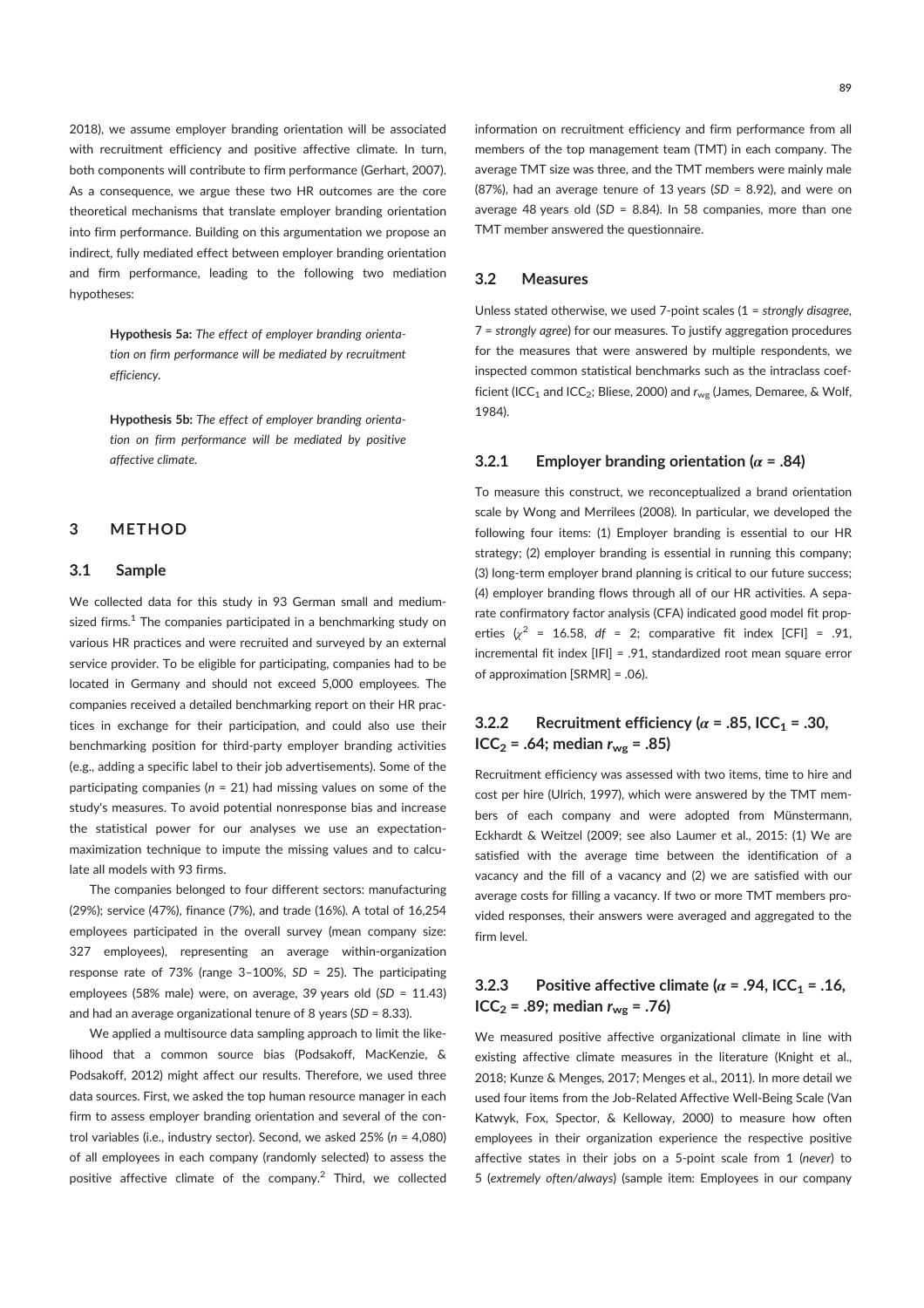feel enthusiastic in their job). These items were then aggregated to the firm level of analysis. A separate CFA indicated good model fit properties  $\chi^2$  = 6.41, df = 2; CFI = .99, IFI = .99, SRMR = .02).

# 3.2.4 Firm performance ( $\alpha$  = .82, ICC<sub>1</sub> = .31,  $ICC_2 = .64$ ; median  $r_{wg} = .86$ )

In line with existing research (Kunze, Boehm, & Bruch, 2011, 2013), firm performance was assessed by asking TMT members of each company to rate their firms regarding the following aspects of operational performance (i.e., effectiveness of business procedures, employee productivity, employee retention) and organizational performance (i.e., company growth, financial performance, return on assets). Consistent with other studies that used perceptual measures of firm performance in multi-industry samples (e.g., Delaney & Huselid, 1996; Kunze et al., 2013; Wall et al., 2004), we asked respondents to assess their organization's effectiveness over the last six months compared to that of their main competitors within the same region and industry  $(1 = \text{far below average}; 7 = \text{far above average})$ . If two or more TMT members had answered the question, their responses were averaged per question and aggregated to the organizational level of analysis.

# 3.2.5 Controls

We included twelve control variables, which might also affect our outcome measures. First, we used the 18-item reflective measure of high-performance work practices (HPWP) ( $\alpha$  = .85) developed by Datta, Guthrie, and Wright (2005), which was answered by the top HR manager to control for these general HR practices. The scale captured numerous dimensions of HPWP, such as feedback and reward systems (sample item: How many of your employees receive formal performance appraisals and feedback on a routine basis? [in %]); internal training measures (sample item: How many of your employees receive regular training for firm-specific capabilities? [in %]); career systems (sample item: How many of your employees have been promoted to a higher hierarchal level since their employment? [in %]); and recruiting measures (sample item: How many of your employees have been recruited based on proactive recruitment measures? [in %]). Second, we controlled for the contextual ambidexterity consisting of adaptive and alignment oriented management systems by using the eight item scale of Gibson and Birkinshaw (2004) (sample item: The management systems in this organization evolve rapidly in response to shifts in our business priorities) that was answered by the top HR manager in each company ( $\alpha$  = .85), to inspect if the adaption of the general management systems to complex goals affect firm performance beyond employer branding orientation. Third, in line with recent research that has investigated effects of organizational climates on performance (Barrick, Thurgood, Smith, & Courtright, 2015), we controlled for a measure of CEO transformational leadership (TFL) behavior. To assess the construct, employees directly reporting to the CEO in the top management answered seven items (sample item: The CEO leads by example) based on the scale by Rubin, Munz, and Bommer (2005). These items ( $\alpha$  = .83) were averaged to form one overall CEO TFL score.

Fourth, firm size, reported by the top HR representative, was included as a control variable. Since this measure was skewed, we log transformed it. Fifth, we controlled for age diversity (operationalized through the standard deviation) and the mean age of the workforce, since prior studies (e.g., Kunze et al., 2011), have shown that workforce age configurations are important for organizational processes and outcomes. Sixth, we also accounted for the dynamism of the organizations' environment with a one item measure from Jansen, Van Den Bosch, and Volberda's (2006) scale (the conditions in our key markets change very often:  $1 =$  totally disagree:  $7 =$  totally agree) rated by the top HR representative. Seventh, we also incorporated information captured from the top HR representatives on the recruitment difficulties experienced by the firm with two items (How difficult is it for your company to recruit qualified personnel?; How difficult is it for your company to retain qualified personnel?  $1 = \text{very easy}$ ;  $7 = \text{very dif-}$ ficult) ( $\alpha$  = .66), and the current economic situation in the local region of the company (How bad is the current economic situation in your region, compared to other regions in Germany?;  $1 = \text{very bad}$ ;  $7 = \text{very}$ good), as both variables are likely to affect recruitment efficiency processes and company performance.<sup>3</sup>

Finally, we also controlled for the two main industry sectors in our sample—production and service—as dummy variables.

### 3.3 Analytical techniques

We used two analytical approaches to establish the measurement structure of our model and test our hypotheses. First, to establish the distinctiveness of our constructs and the overall measurement structure, we applied structural equation modeling (SEM) using the AMOS software package. Second, we used the PROCESS macro in SPSS developed by Hayes (2017) to test the hypothesized relationships based on estimates with heteroscedasticity robust standard errors and bootstrapping procedures to test for the indirect effects and performed multiple test for alternative model solutions.<sup>4</sup>

# 4 RESULTS

Table 1 displays the intercorrelations and descriptive statistics of the study variables. All focal relationships were in the expected directions.

#### 4.1 Measurement model

Our hypothesized measurement model consisted of four latent constructs—employer branding orientation, recruitment efficiency, positive affective climate, and firm performance. To inspect the overall model fit, we report an absolute fit index—SRMR—and two incremental fit indices—CFI and IFI—as proposed for sample sizes smaller than 200 (Hu & Bentler, 1999). To assess the overall model fit, we use commonly applied cut-off points of <.08 for the SRMR and > .90 for the comparative fit indices. Furthermore, we also report the Akaike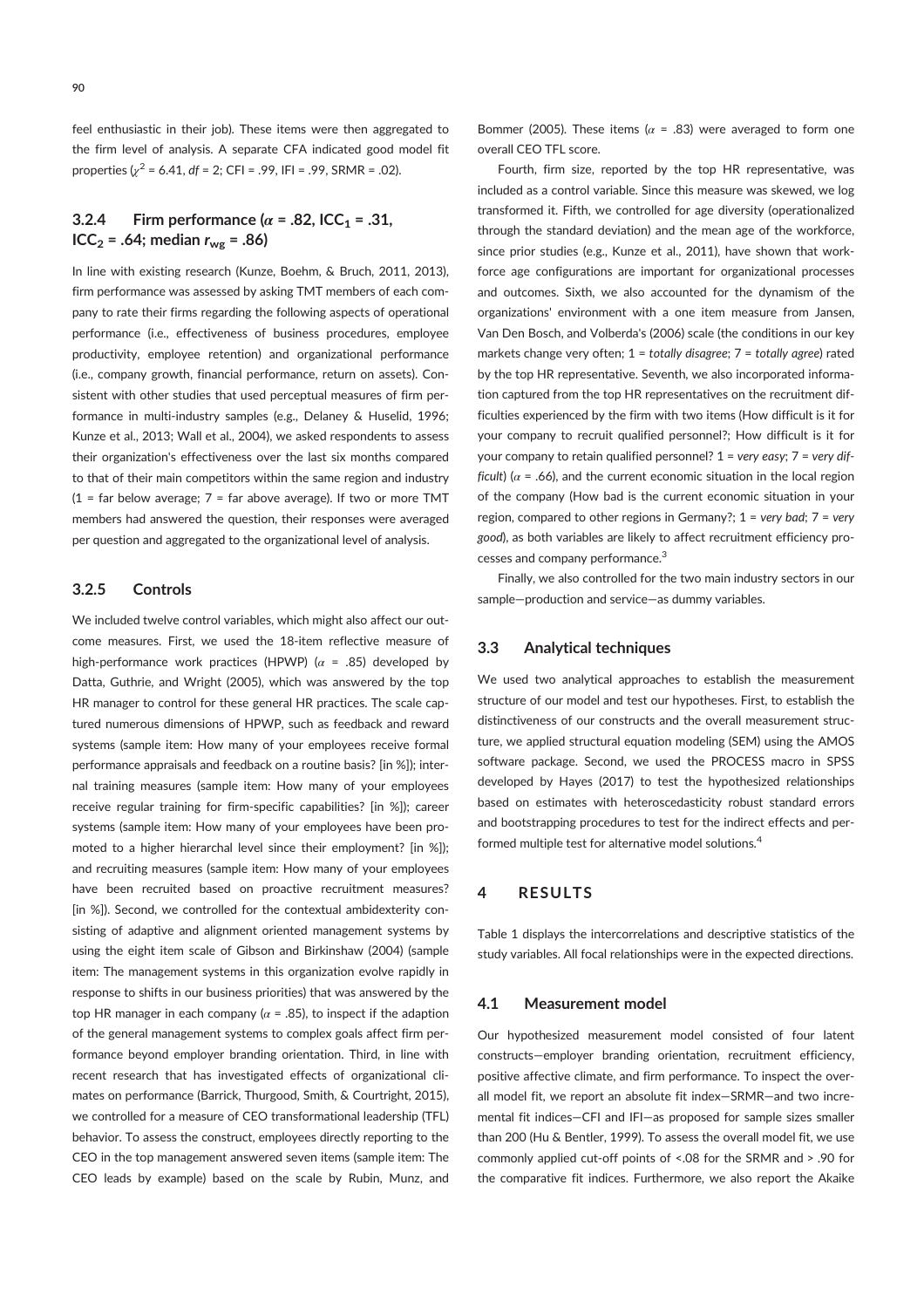**TABLE 1** Descriptives and intercorrelations

| Variable                                     | M     | <b>SD</b> | $\mathbf{1}$ | $\overline{2}$ | 3        | 4        | 5       | 6        | $\overline{7}$ | 8      | 9      | 10             | 11     | 12     | 13  | 14                   |  |
|----------------------------------------------|-------|-----------|--------------|----------------|----------|----------|---------|----------|----------------|--------|--------|----------------|--------|--------|-----|----------------------|--|
| 1 Employer branding orientation              | 5.85  | .79       |              | $.29*$         | $.33***$ | .22      |         |          |                |        |        |                |        |        |     |                      |  |
| 2 Recruitment efficiency                     | 5.11  | 1.07      | $.23*$       |                | $.40**$  | $.31*$   |         |          |                |        |        |                |        |        |     |                      |  |
| 3 Positive affective climate                 | 3.33  | .32       | $.34***$     | $.35**$        |          | $.37**$  |         |          |                |        |        |                |        |        |     |                      |  |
| 4 Firm performance                           | 4.77  | .75       | .19          | $.30**$        | $.34**$  |          |         |          |                |        |        |                |        |        |     |                      |  |
| 5 High performance work<br>practices (HPWPs) | 5.12  | 1.17      | .18          | $-.02$         | $.38**$  | .08      |         |          |                |        |        |                |        |        |     |                      |  |
| 6 Ambidextrous management<br>practices       | 68.19 | 13.05     | .20          | $-.01$         | .28**    | $.35***$ | $.41**$ |          |                |        |        |                |        |        |     |                      |  |
| 7 Transformational<br>leadership CEO         | 3.46  | .37       | .13          | $.25*$         | $.48*$   | .16      | $.32**$ | $.30*$   |                |        |        |                |        |        |     |                      |  |
| 8 Company size (log)                         | 4.96  | .67       | $.23*$       | $-.06$         | $-.25*$  | $-.01$   | $-.01$  | $-.01$   | $-.11$         |        |        |                |        |        |     |                      |  |
| 9 Workforce mean age                         | 39.11 | 3.98      | $-.05$       | $-.05$         | $-.20$   | $-.07$   | .09     | $-.25*$  | $-.17*$        | .09    |        |                |        |        |     |                      |  |
| 10 Workforce age diversity                   | 10.75 | 1.89      | $-.04$       | $-.01$         | $-.03$   | .01      | .07     | $-.10$   | $-.01$         | .07    | $-.03$ |                |        |        |     |                      |  |
| 11 Environmental dynamism                    | 5.24  | 1.55      | .20          | .00            | .01      | $-.15$   | $-.01$  | .19      | .17            | $-.02$ | $-.10$ | .04            |        |        |     |                      |  |
| 12 Local economic situation                  | 2.70  | 1.23      | .03          | $-.11$         | $-.16$   | $-.05$   | $.21*$  | $-.02$   | $-.04$         | $.22*$ | .15    | $-.02$         | $-.08$ |        |     |                      |  |
| 13 Recruiting difficulties                   | 3.65  | 1.13      | $-.18$       | $-.35**$       | $-.22*$  | $-.10$   | $-.17$  | .01      | $-.10$         | $-.17$ |        | $-.12 - .23*$  | .06    | .14    |     |                      |  |
| 14 Industry: Manufacturing                   | .29   | .46       | $-.11$       | $-.09$         | $-.07$   | $-.08$   | $-.15$  | $-.31**$ | $-.13$         | $-.15$ | $-.01$ | $.31**$        | $-.07$ | $-.10$ | .09 |                      |  |
| 15 Industry: Service                         | .47   | .50       | .09          | $-.02$         | .14      | $-.15$   | $-.11$  | $.21*$   | $-.04$         | $-.11$ |        | $-.02 - .34**$ | $-.04$ |        |     | $.04 - .07 - .61***$ |  |

Note: Latent correlations between study constructs are printed in bold.

\*p < .05; \*\*p < .01; \*\*\*p < .001 (two-sided).

Information Criterion (AIC; Akaike, 1987) to compare different model solutions, with lower values signifying a better model fit. As the recruitment efficiency measure had only two items, we restricted the factor loadings to equal values to obtain unbiased estimates through a potential Heywood case (Kenny, Kashy & Bolger, 1998).

Based on the selected fit indices, our proposed measurement model showed good fit properties  $\chi^2$  = 156, df = 99, CFI = .94,

TABLE 2 Latent correlations between study constructs

| Construct                            | <b>Item</b>    | Loading  | <b>Error variance</b> |
|--------------------------------------|----------------|----------|-----------------------|
| <b>Employer branding orientation</b> | $\mathbf{1}$   | .73***   | .44***                |
|                                      | $\mathfrak{D}$ | $.80***$ | $.36***$              |
|                                      | 3              | $.87***$ | $.27***$              |
|                                      | $\overline{4}$ | $.63***$ | .40***                |
| Positive affective climate           | 1              | .98***   | $.01*$                |
|                                      | $\overline{2}$ | $.93***$ | $.02***$              |
|                                      | 3              | $.83***$ | $.04***$              |
|                                      | $\overline{4}$ | $.86***$ | $.03***$              |
| <b>Recruitment efficiency</b>        | $\mathbf{1}$   | $.84***$ | $.41***$              |
|                                      | $\mathfrak{D}$ | 87***    | $.30**$               |
| Firm performance                     | 1              | $.80***$ | .48***                |
|                                      | $\overline{2}$ | $.85***$ | $.34***$              |
|                                      | 3              | $.66***$ | .44***                |
|                                      | $\overline{4}$ | $.66***$ | .29 ***               |
|                                      | 5              | $.60***$ | .77***                |
|                                      | 6              | .70***   | 41 ***                |

 $*p < .05; **p < .01; ***p < .001$  (two-sided).

IFI = .94, SRMR = .08, AIC = 230). Moreover, all standardized factor loadings were above .50 and significant at the 1% level (see Table 2). As shown in Table 3, we compared our measurement model to three alternative model solutions to establish discriminant validity for the study constructs. First, a model allowing the recruitment efficiency and the firm performance items to load on one factor (since both were obtained from the TMT members (alternative model 1) had a worse fit ( $\Delta \chi^2$  = 71,  $\Delta df$  = 2, p < .001, AIC = 297). Second, a model in which the two mediators (recruitment efficiency and positive affective climate) were allowed to load on one common factor (alternative model 2) had a significantly worse fit ( $\Delta \chi^2$  = 64,  $\Delta df$  = 2, p < .001, AIC = 290), indicating that the two factors were indeed different. Finally, a model with all items loading on one common factor (alternative model 3) was also fitting worse ( $\Delta \chi^2$  = 380,  $\Delta df$  = 5, *p* < .001, AIC = 600).

# 4.2 Hypotheses testing

### 4.2.1 Main analyses

Table 4 displays the regression analyses for testing Hypotheses 1–4. Supporting Hypothesis 1, model 1 shows that employer branding orientation is positively related to recruitment efficiency ( $B = .31$ ,  $t = 2.44$ ,  $p < .05$ ). Furthermore, employer branding orientation is also positively related to positive affective climate ( $B = .12$ ,  $t = 3.20$ ,  $p < .01$ ) as shown in model 2 and supporting Hypothesis 2. Recruitment efficiency, in contrast, is related to firm performance only at a marginally significant level ( $B = .16$ ,  $t = 1.84$ ,  $p = .07$ ), hence not supporting Hypothesis 3. Additionally, model 3 shows in line with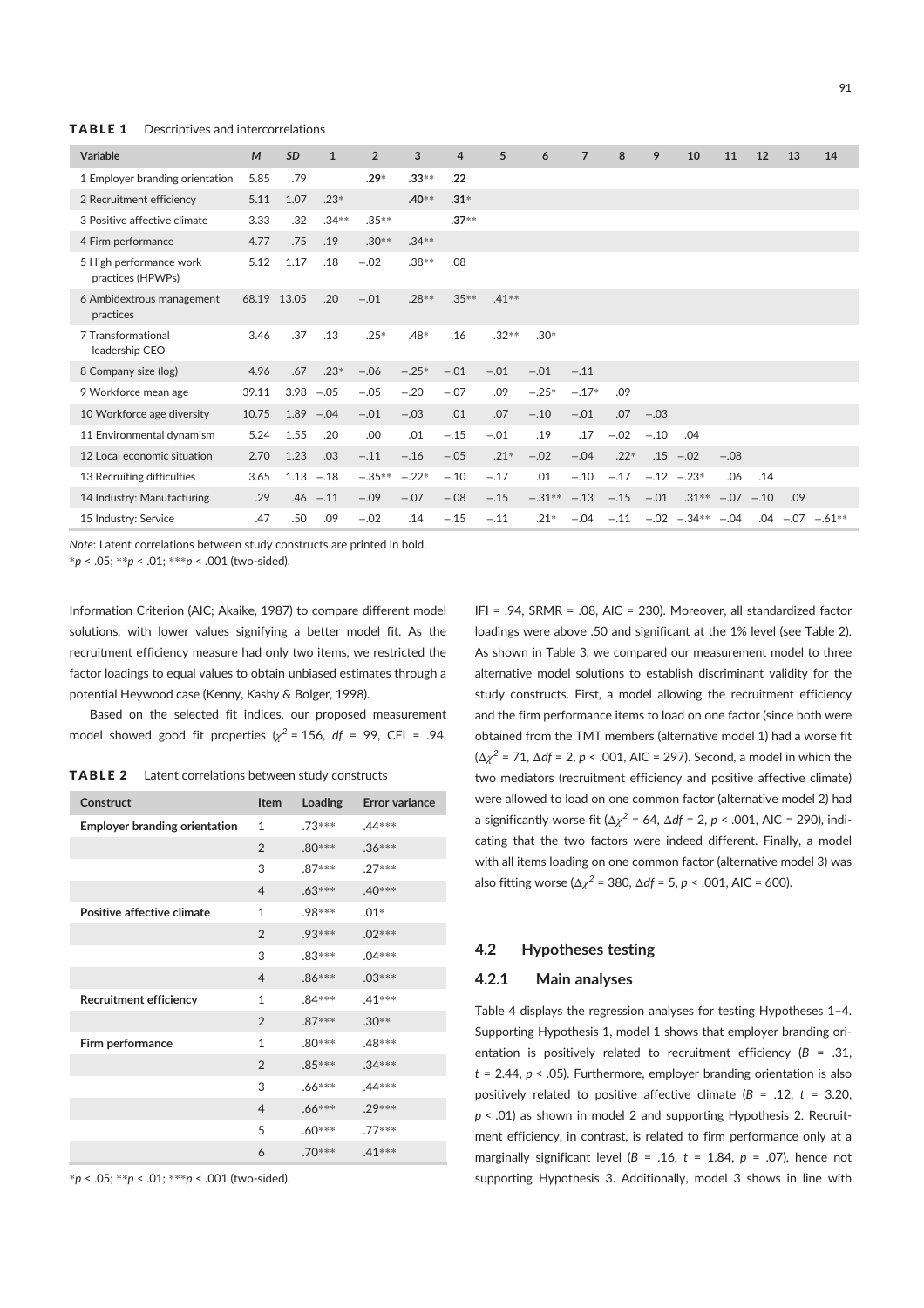| Model                                                                                    |     | df  | $\gamma^{2/\mathrm{df}}$ | $\Delta \chi^2$ | $\Delta df$   | <b>CFI</b> | <b>IFI</b> | <b>SRMR</b> | <b>AIC</b> |
|------------------------------------------------------------------------------------------|-----|-----|--------------------------|-----------------|---------------|------------|------------|-------------|------------|
| Hypothesized model                                                                       | 156 | 99  | 1.58                     |                 |               | .94        | .94        | .08         | 230        |
| Alternative model 1: Recruitment efficiency and firm<br>performance one factor           | 227 | 101 | 2.25                     | $71***$         | 2             | .86        | .86        | .11         | 297        |
| Alternative model 2: Recruitment efficiency and positive<br>affective climate one factor | 220 | 101 | 2.18                     | $64***$         | $\mathcal{P}$ | .87        | .87        | .11         | 290        |
| Alternative model 3: All one factor                                                      | 536 | 104 | 5.15                     | 380 ***         | 5             | .52        | .52        | .11         | 600        |

Note: The three alternative measurement models are compared to the hypothesized measurement model. The lowest Akaike Information Criterion (AIC) value shows the best fitting model.

Abbreviations: CFI, Comparative Fit Index; IFI, Incremental Fit Index; SRMR, Standardized Root Mean Square Residual.

 $*p$ <.05;  $*p$ <.01;  $**p$ <.001 chi-difference statistic compared to the hypothesized model.

Hypothesis 4, that positive affective climate ( $B = .66$ ,  $t = 2.11$ ,  $p < .05$ ) is positively related to firm performance.

Given these results, we further inspected whether recruitment efficiency and positive affective climate mediate the relationship between employer branding orientation and firm performance as postulated in Hypotheses 5a and 5b. For this purpose, 10,000 bootstrap samples were drawn within the PROCESS model. Not supporting Hypothesis 5a there was no indirect effect of employer branding orientation on firm performance via recruitment efficiency within a 95% confidence interval ( $B = .06$ ; 95% bias corrected confidence interval, BCCI [−.002, .149]), but only within a 90% confidence interval, thus not supporting Hypothesis 5a (B = .06; 90% BCCI [.005, .128]). Supporting Hypothesis 5b, the results indicated there was no direct, but a significant indirect effect of employer branding orientation on firm performance via positive affective climate within a 95%

confidence interval ( $B = .11$ ; 95% BCCI [.015, .235]). In sum, these results indicate support for a mediation chain between employer branding orientation, positive affective climate, and firm performance, while our data do not support a mediation chain between employer branding orientation, recruitment efficiency, and firm performance.

### 4.2.2 Alternative model testing

To ensure the validity of our findings, we performed multiple alternative model tests. First, a model including only the significant control variables (i.e., that showed a positive relationship to either one mediator or firm performance in the correlation analysis) resulted in similar and significant (at a 5% level, two-sided) effects for all proposed relationships that were significant in the main analysis.

#### TABLE 4 Regression results

|                      |                                         | Model 1                       |           | Model 2   |                                   | Model 3          |           |  |
|----------------------|-----------------------------------------|-------------------------------|-----------|-----------|-----------------------------------|------------------|-----------|--|
|                      |                                         | <b>Recruitment efficiency</b> |           |           | <b>Positive affective climate</b> | Firm performance |           |  |
| <b>Variables</b>     |                                         | B                             | <b>SE</b> | B         | <b>SE</b>                         | B                | <b>SE</b> |  |
| Constant             |                                         | $3.32***$                     | .76       | $2.63***$ | .21                               | $.13***$         | .77       |  |
| 1. Control variables | High performance work practices (HPWPs) | $-.11$                        | .11       | .06       | .03                               | $-.13$           | .08       |  |
|                      | Ambidextrous management practices       | $-.20$                        | .12       | $-.01$    | .03                               | $.33***$         | .06       |  |
|                      | Transformational leadership CEO         | .22                           | .10       | $.12***$  | .03                               | $-.08$           | .08       |  |
|                      | Company size (log)                      | $-.22$                        | .11       | $-.09**$  | .03                               | $-.01$           | .07       |  |
|                      | Workforce mean age                      | $-.11$                        | .09       | $-.03$    | .03                               | .00              | .06       |  |
|                      | Workforce age diversity                 | $-.09$                        | .10       | .00       | .02                               | .04              | .06       |  |
|                      | Environmental dynamism                  | $-.01$                        | .10       | $-.04$    | .02                               | $-.22***$        | .05       |  |
|                      | Local economic situation                | $-.01$                        | .10       | .03       | .03                               | .09              | .07       |  |
|                      | <b>Recruiting difficulties</b>          | $-.42***$                     | .10       | $-.06*$   | .03                               | .13              | .08       |  |
|                      | Industry: Manufacturing                 | $-.19$                        | .14       | .03       | .04                               | $-.25*$          | .09       |  |
|                      | Industry: Service                       | $-.20$                        | .13       | .02       | .04                               | $-.32**$         | .09       |  |
| 2. Main effects      | Employer branding orientation           | $.31*$                        | .13       | $.12**$   | .04                               | .06              | .08       |  |
|                      | Positive affective climate              |                               | -         |           |                                   | $.66*$           | .31       |  |
|                      | Recruitment efficiency                  |                               |           |           | $\qquad \qquad -$                 | .16              | .08       |  |
| $R^2$                |                                         | .28 **                        |           | .49 ***   |                                   | $.42*$           |           |  |

### Note: N = 93.

 $*p < .05; **p < .01; ***p < .001.$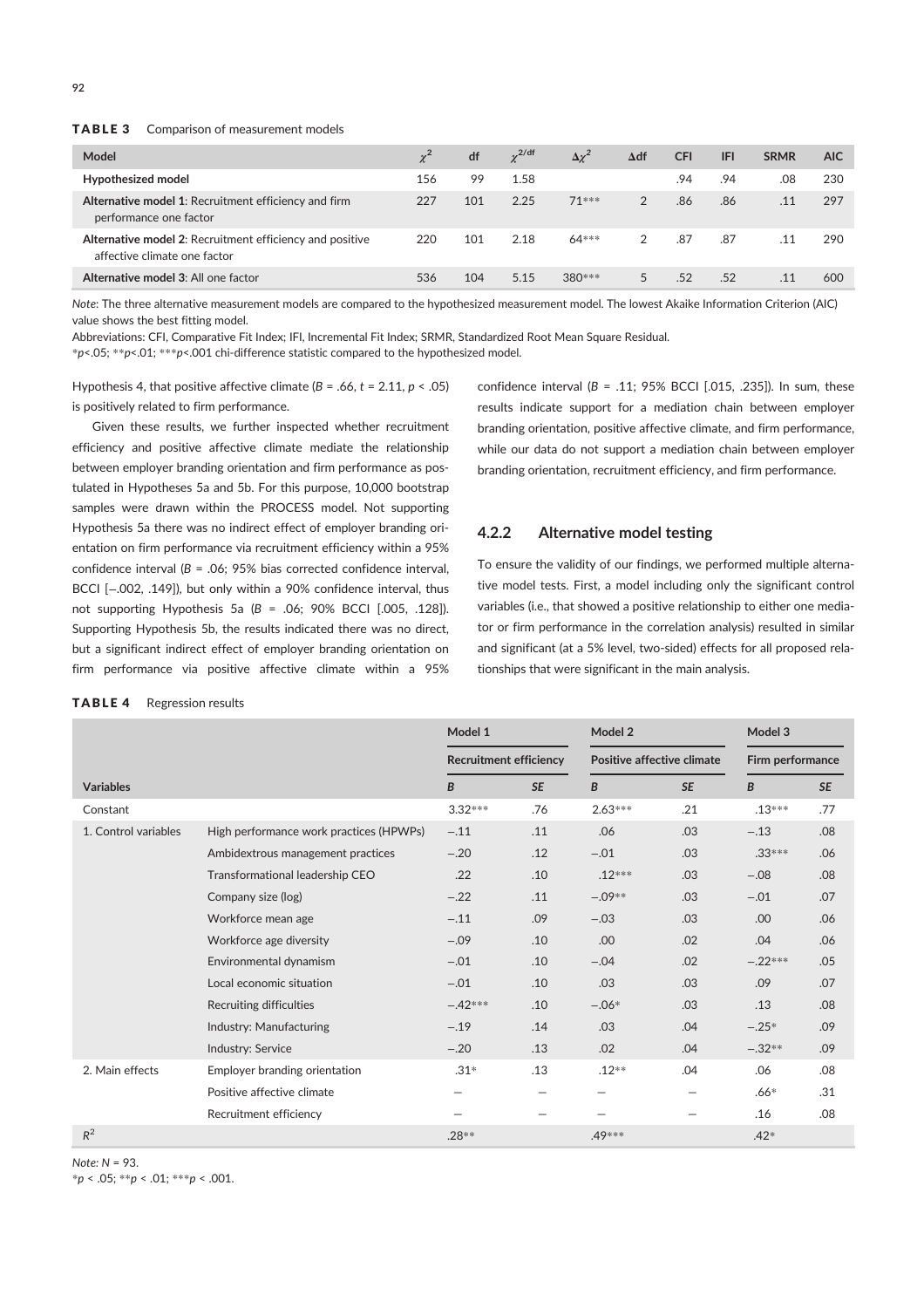Second, a model with no control variables also resulted in similar and significant (at a 5% level, two-sided) effects for all significant relationships from the main analysis. This signifies that our results did not depend on the inclusion or exclusion of specific control variables.

Third, we inspected a model in which we included all further variables from the above-mentioned further paper using the same dataset as control variables in our model. In total, we added eight further control variables to our model (health-related HRM, employees' stress mindset, collective organizational engagement, TFL climate, industry trade dummy, collective emotional exhaustion, mean company tenure, and coworker support). In this alternative model, there was a positive relationship between employer branding orientation and positive affective climate ( $B = .06$ ,  $t = 3.45$ ,  $p < .01$ ), and between positive affective climate and firm performance ( $B = .79$ ,  $t = 1.98$ ,  $p < .05$ ). The indirect effect of employer branding on firm performance via positive affective climate was not significant within a 95% confidence interval ( $B = .06$ ; 95% BCCI [-.009, .145]) but within a 90% confidence interval (B = .06; 90% BCCI [.001, .127]). These results indicate that our main findings from the initial analyses remain constant, despite including the variables from the above-mentioned further paper as control variables.

Finally, we also replicated our findings with a more objective performance measure. For that purpose, we collected data on the annual net profit of the participating companies from the balance sheet that many German companies need to publish in an official publicly available online portal (www.bundesanzeiger.de). We calculated the delta of the net profit of the year of the survey and the following year to account for the increase or decrease of the profit in the period after our survey. Given legal reporting standards in Germany, not all of the companies had to report their net profits (or net losses), which resulted in a reduced sample size of 41 companies. To obtain reliable estimates also for this smaller sample size, we did not include all 12 control variables from the main analyses, but only those six that showed a significant relationship to any of the three mediators or outcome variables. As common for such objective performance measures with companies of different sizes, the data distribution was heavily skewed. Since we had positive and negative values (in case of net losses) we could not apply a log transformation to the data but had to apply a so-called Johnson transformation that can deal with positive and negative values (Chou, Polansky, & Mason, 1998) to obtain a normal distribution of the outcome measure. The results of this robustness test indicate there was a positive relationship between employer branding orientation and positive affective climate ( $B = .14$ ,  $t = 2.45$ ,  $p < .05$ ), and between positive affective climate and net profits  $(B = .96, t = 3.00, p < .01)$ . The indirect effect of employer branding orientation on performance via positive affective climate was not significant within a 95% confidence interval (B = .12; 95% BCCI [−.012, .444]), but within a 90% confidence interval ( $B = .12$ ; 95% BCCI [.003, .378]).

In sum, these robustness tests indicate that the observed mediation effect of employer branding orientation via positive affective climate on firm performance, that we found in the main analyses, is robust among a multiple number of alternative model solutions and measures, further increasing the confidence in our results.

# 5 DISCUSSION

Our study integrates brand marketing research with HRM theory to build a mediated model of the effect of employer branding on HRM outcomes and firm performance. The present findings by and large lend support to the assumed (e.g., Backhaus & Tikoo, 2004; Edwards, 2010; Mosley, 2014)—but, as yet, not theorized and tested—positive effect of employer branding on HRM outcomes and, partly, firm performance at the firm level of analysis. Using the employer branding value chain model (Theurer et al., 2018) as a guiding theoretical framework, we conceptualize and test a mediation model explicating the effects of employer branding orientation on firm performance through recruitment efficiency and positive affective climate. We find support for most of the proposed relationships using a multisource firm-level design while controlling for a comprehensive set of HPWP and other central control variables (Datta et al., 2005). We find employer branding orientation directly affects both recruitment efficiency and positive affective climate. Importantly, we find differentiating indirect effects of employer branding orientation on firm performance: employer branding orientation indirectly influences firm performance via the internal route (i.e., incumbent employees' positive affective climate), but not via the external route (i.e., recruitment efficiency). Thus, complementing existing employer branding research, we show that although employer branding does influence recruitment efficiency, the positive effects on firm performance emerge via the internal route, that is, positive affective climate rather than via the external route, that is, recruitment efficiency. Moreover, we do not find a positive relationship between recruitment efficiency and firm performance. The few extant studies that have investigated the link between recruitment variables and firm performance (e.g., Greer et al., 2016; Sheehan, 2014), generally do show positive effects, and, thus, our finding is not in line with these results. We speculate our nonsignificant findings in this regard might be due to our global perceptual measure of recruitment efficiency based on Likert-type scales rather than the use of objective data from the HR information system (we discuss this issue in more detail in the limitations section).

Our study makes a contribution to management research in a broader sense by demonstrating how insights from marketing, in particular, branding orientation, brand equity, and the brand value chain model (Baumgarth, Merrilees, & Urde, 2013; Keller & Lehmann, 2006; Urde, 1999) can be fruitfully combined with HRM theory to yield firm-level explanations of HRM outcomes and firm performance.

Our study contributes to the HRM literature by conceptualizing employer branding as a guiding HR principle (Becker & Gerhart, 1996; Jackson et al., 2014; Jiang et al., 2012), which enables us to examine whether the effect of employer branding on firm-level outcomes is generalizable, that is, independent of concrete brand attributes or practices. In line with Becker and Gerhart (1996; see also Colbert, 2004), we show that employer branding as a "best practice" enhances key HR outcomes and firm performance. Whereas previous research focusing on brand attributes answers the question of to what extent applicants perceive the specific brand attributes examined in a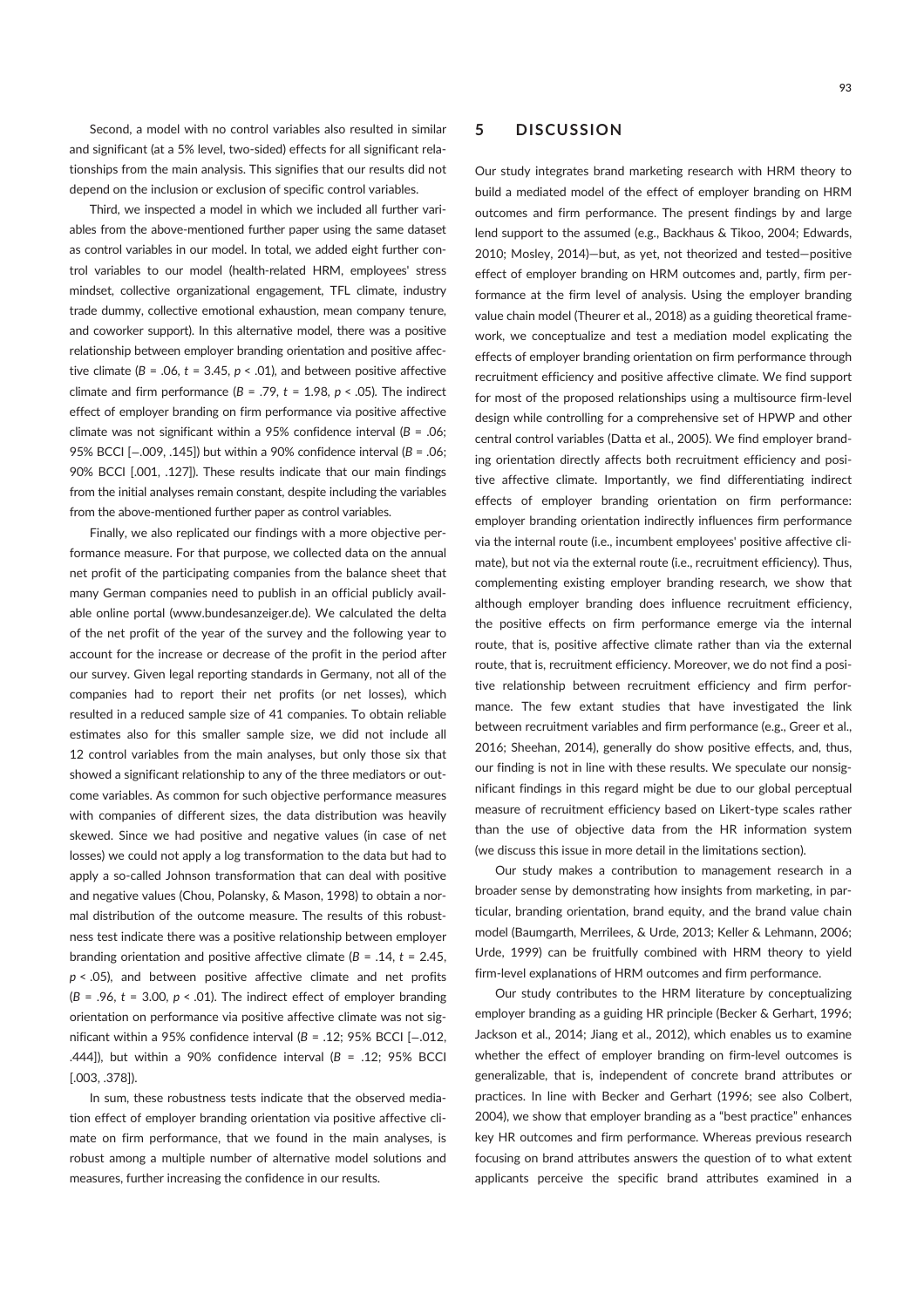particular context (e.g., "sincerity" or "ruggedness" in the banking or fast food industries) as attractive, our study generalizes beyond concrete attributes to answer the question of whether engaging in employer branding has a generalizable effect on HR outcomes and firm performance (Becker & Gerhart, 1996). Our study thus takes into account the idea that successful branding may be achieved in different ways depending on the specific firm context (Grohs, Raies, Koll, & Mühlbacher, 2016). Our research hence provides insight on the question of whether an employer branding orientation as a general approach to HRM, that is, "applying brand thinking to people management" (Mosley, 2014, p. 1) is connected to firm performance.

Moreover, our approach of conceptualizing employer branding as a guiding HR principle (Becker & Gerhart, 1996) also advances research by making it possible to test the underlying mediational mechanisms that potentially connect employer branding with firm performance. Building on the employer branding value chain model (Theurer et al., 2018), we hypothesize that employer branding may not only affect application-related outcomes, as has been the focus in the majority of extant employer branding research but also on incumbent employees' engagement. In fact, our empirical results show that the effect via the internal route is even stronger than via the external route. We thus contribute to current theory by developing a holistic approach—empirically testing both routes at the same time in one model—to explain employer branding's effect on firm performance. In so doing, we answer outstanding calls in the literature (Ambler & Barrow, 1996; Backhaus & Tikoo, 2004; Phillips & Gully, 2015) to investigate these effects and the mediational mechanisms through which they are achieved. We directly respond to these calls and show an effect of employer branding even when controlling for multiple HPWP and additional control variables, which strengthens the role of employer branding research in the broader field of HRM.

Furthermore, by shifting our theorizing and analysis of employer branding to the firm level of analysis, our approach enables us to provide evidence on the firm-level mediating mechanisms connecting employer branding and firm performance. While previous research has (with notable exceptions; e.g., Collins & Han, 2004; Turban & Cable, 2003) mainly focused on the individual-level outcomes of employer brand characteristics (e.g., Cable & Turban, 2003; Lievens, 2007; Van Hoye et al., 2013), we advance the field by examining the mechanisms underlying its firm performance effects.

Our study also contributes to the field by advancing the scant but emerging research on emotions in employer branding (Rampl, 2014; Rampl et al., 2016) by investigating collective emotions, that is, in our case: positive affective climate, as a mediator. Whereas emotions have often been implicitly conceptualized in prior employer branding studies, there is a lack of explicit theorizing, modeling, and empirically testing its effects (Lievens & Slaughter, 2016). Our study addresses this void and contributes beyond existing studies—which have mainly been conducted at the individual level of analysis—by demonstrating that employer branding impacts positive affective climate at the firm level, and that this positive affective climate may translate into firm performance.

Overall, our research brings forward the emerging brand equity perspective in HRM (Cable & Turban, 2001; Collins & Kanar, 2014) by gearing the research focus toward examining employer branding effects beyond the target group of applicants toward incumbent employees, and, ultimately, firm performance. We thus open new theoretical and empirical avenues for employer branding research by concentrating on tangible firm outcomes and their effects when building an effective employer brand (Backhaus & Tikoo, 2004). Because the extant research perspective has had a strong focus on single employer brand attributes (e.g., Van Hoye et al., 2013), this internal mechanism perspective is important for extending our knowledge on the consequences of employer brand building at a strategic level. Our research thus contributes to viewing employer branding as a strategic firmlevel approach (Jiang et al., 2012) by focusing on its firm-level outcomes.

### 5.1 Practical implications

In terms of practical implications, our findings imply that employer branding has benefits in terms of both recruitment efficiency and higher positive affective climate of incumbent employees. Thus, given the vast interest in employer branding in corporate and SME firms, our study may serve as an argument for HR professionals supporting investment in employer branding to enhance these two key HR outcomes. However, we do not find a link between recruitment efficiency and firm performance, and also no indirect effect of employer branding orientation on firm performance through recruitment efficiency (but through positive affective climate). Thus, based on our findings, HRM professionals need to be aware that the positive effect of employer branding orientation on firm performance may be due to its effect on incumbent employees (i.e., positive affective climate; "internal route") rather than recruitment efficiency ("external route"). In this vein, HRM professionals may refer to our results when explaining to their leadership why employer branding may be important and what effects it may have on incumbent employee outcomes, and firm performance. Specifically, our results support an investment in "internal employer branding" (Lievens et al., 2007; Theurer et al., 2018), that is, promoting the employer brand to incumbent employees through firminternal communication channels. Doing so, HR professionals may be able to engage employees around the employer brand as a "platform" to spark positive affective climate. As an example of this practice, the LEGO group uses its employer brand (with its main employer value proposition pillars: "Purpose driven," "Systematic creativity," "Clutch Power," and "Action ability") to engage its employees (Mosley, 2014). Their employer brand is one of four brands developed specifically for different stakeholders (the others being customers, business partners, and the global environment and society), and provides a "common platform" for shaping HRM activities (Mosley, 2014; People in Business, 2016). Thus, in contrast to widely held beliefs in practice that employer branding is purely a recruitment-related activity that is in place to attract applicants (i.e., focusing on recruitment), we demonstrate that the positive effects on firm performance unfold through incumbent employee-related outcomes rather than applicant-related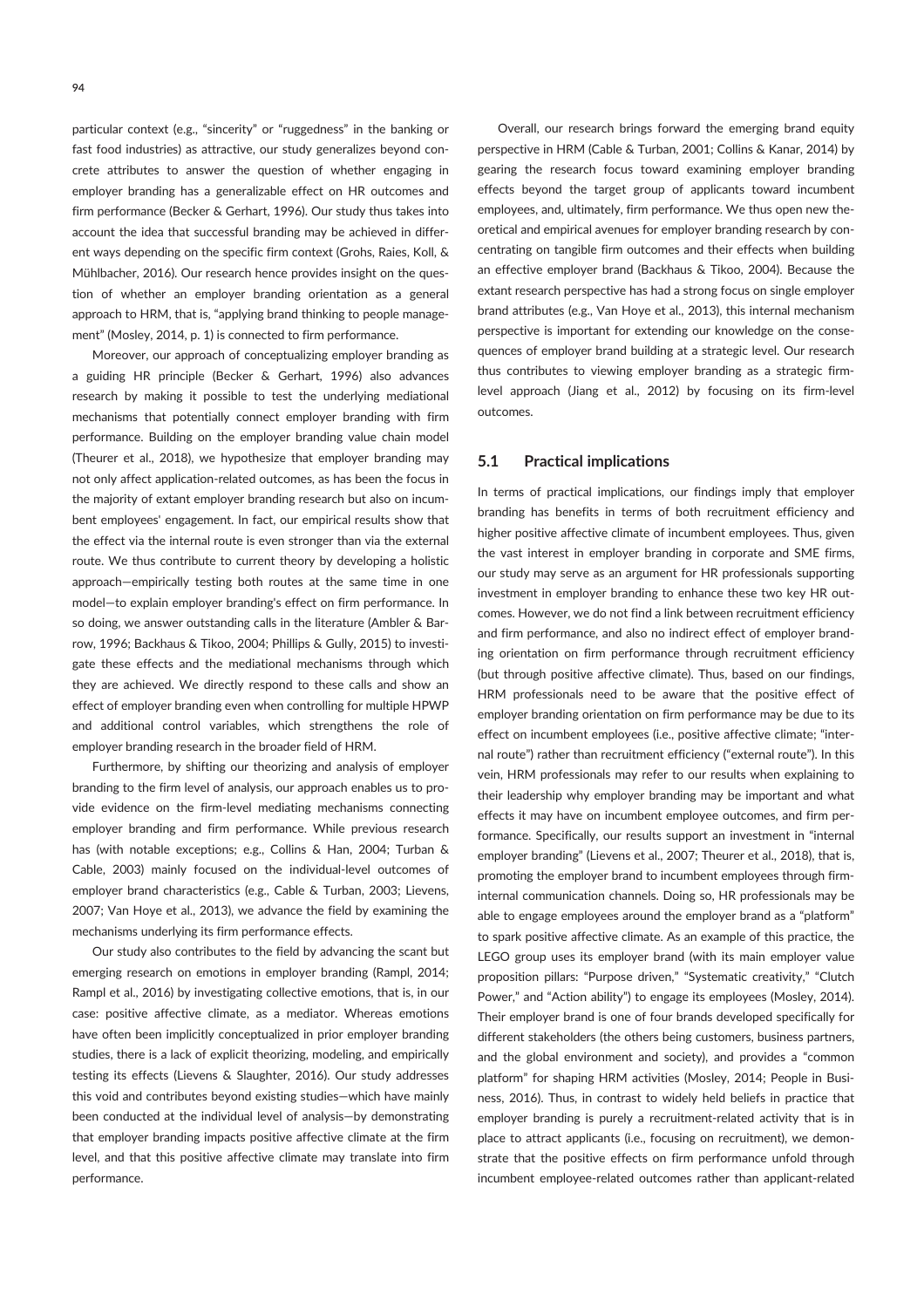outcomes. Because our findings identify the concrete mechanism through which employer branding orientation has a beneficial impact on extant employees' positive engagement, our study enhances HR professionals' understanding of the underlying points of leverage.

### 5.2 Limitations and suggestions for future research

While our study has several strengths, such as the integrative theoretical model, firm-level analysis, and multisource design with three data sources, we also acknowledge several limitations. First, while we base our model on theoretically solid assumptions regarding the proposed causal order of our variables and run a robustness test with a time lagged performance measure, we cannot ultimately derive causal inferences based on our cross-sectional design. To further lower the likelihood of a reversed causal order, we also controlled for an endogeneity bias, as selection effects and uncontrolled confounding variables are a main threat to causality (Antonakis, Bendahan, Jacquart, & Lalive, 2010). For this purpose, we performed a Hausmann test for the significant hypotheses from our main analyses applying a two stage least squares (2SLS) estimation, technique. For both Hypothesis 2 (employer orientation  $\rightarrow$  positive affective climate,  $\chi^2$ : .32, p = .85) and Hypothesis 4 (positive affective climate  $\rightarrow$  firm performance,  $\chi^2$ : .65,  $p = .72$ ) this test showed that the 2SLS results were not significantly different from our main results, indicating endogeneity was not a main threat to our reported findings. In sum, these further tests make us confident that a reversed causality is unlikely for our proposed model. Still we would encourage future studies to further establish causality within these posited relationships, for example, by using panel data on the effects of employer branding orientation on firm performance or even by conducting an experimental or quasiexperimental manipulation of employer branding orientation.

Second, our sample consisted mostly of small and medium-sized enterprises (SMEs) in Germany, which might limit the generalizability of our research. However, since SMEs make up most of the economic activity in most developed countries, and because the participating companies represent multiple industries, we may nevertheless assume a decent level of generalizability of our results. Additionally, we argue that the study of employer branding is especially appropriate in SMEs. While large corporations are often publicly well-known due to their size and widespread product brands, SMEs are less familiar to the public and, therefore, need to engage in employer branding to raise awareness of their brands on the labor market (Ewerlin & Süß, 2016). Thus, employer branding may be even more important for SMEs than for large corporations. Moreover, while we theoretically employ a "universalistic" perspective (Delery & Doty, 1996)—assuming more employer branding orientation will always contribute to higher firm performance (irrespective of a certain firm strategy or certain HR practice configuration) than less or no employer branding orientation—we are not able to test whether our findings apply to any firm (e.g., large firms or startups). Therefore, we encourage future studies to investigate employer branding orientation at a strategic level in other organizational contexts to examine whether our

relationships can be replicated in settings outside the SME context (e.g., larger firms above 5,000 employees).

Third, our perceptual measures might raise concerns regarding the accuracy and validity of our study. For the firm performance measure, we addressed this issue by replicating our findings with an objective net-profit measure in a smaller subsample. Still, for both the employer branding orientation measure and the recruitment efficiency measure, our data collection strategy with surveying one or several key informants per company (i.e., top HR representatives or members of the TMT) might raise concerns about the reliability and validity of theses scales. Regarding the employer branding orientation measurement, it would be ideal to also assess actual employer brand performance resulting from employer branding orientation using external sources (e.g., external applicants or current employees) to validate the assessment of the top HR representatives. We therefore encourage such multisource assessment in future research. To assess recruitment efficiency, it would be desirable to obtain process generated information from the firms' HR and accounting systems (e.g., actual time to fill a position, actual calculated cost to fill a position) to get a more objective assessment of the recruitment processes. We would also speculate our global assessment of recruitment efficiency might have affected the predictive validity of this measure and might thus be one of the explanations for the observed nonsignificant relationship between recruitment efficiency and firm performance. Consequently, we highly encourage future research using more objective recruitment measures, although we acknowledge that such data might be difficult to collect in a multicompany sample.

# 6 CONCLUSION

In conclusion, our research offers a model of the effects of strategic engagement in employer branding at the firm level. In addition to demonstrating the positive effects of employer branding orientation on recruitment efficiency and positive affective climate, our findings yield differentiating mediating effects by showing that positive affective climate rather than recruitment efficiency functions as the mediating mechanism linking employer branding orientation with firm performance. Given the widespread use of employer branding in today's HRM practice, our research aids in conceptually clarifying the relationships underlying the effects of employer branding. We hope that our study will stimulate further theory and empirical research on the firm-level effects of employer branding.

### ENDNOTES

- $1$  One further paper has used the same dataset. There is only one variable overlap (i.e., firm performance) between the two papers and no bivariate relationships are investigated in both papers. Nonetheless, we carefully addressed this issue through robustness tests in which we replicated our findings in a model including all variables from the other paper as controls (for more details, see Results section).
- $2$  This procedure was applied to limit the amount of questions that each employee had to answer for the overall benchmarking study. There were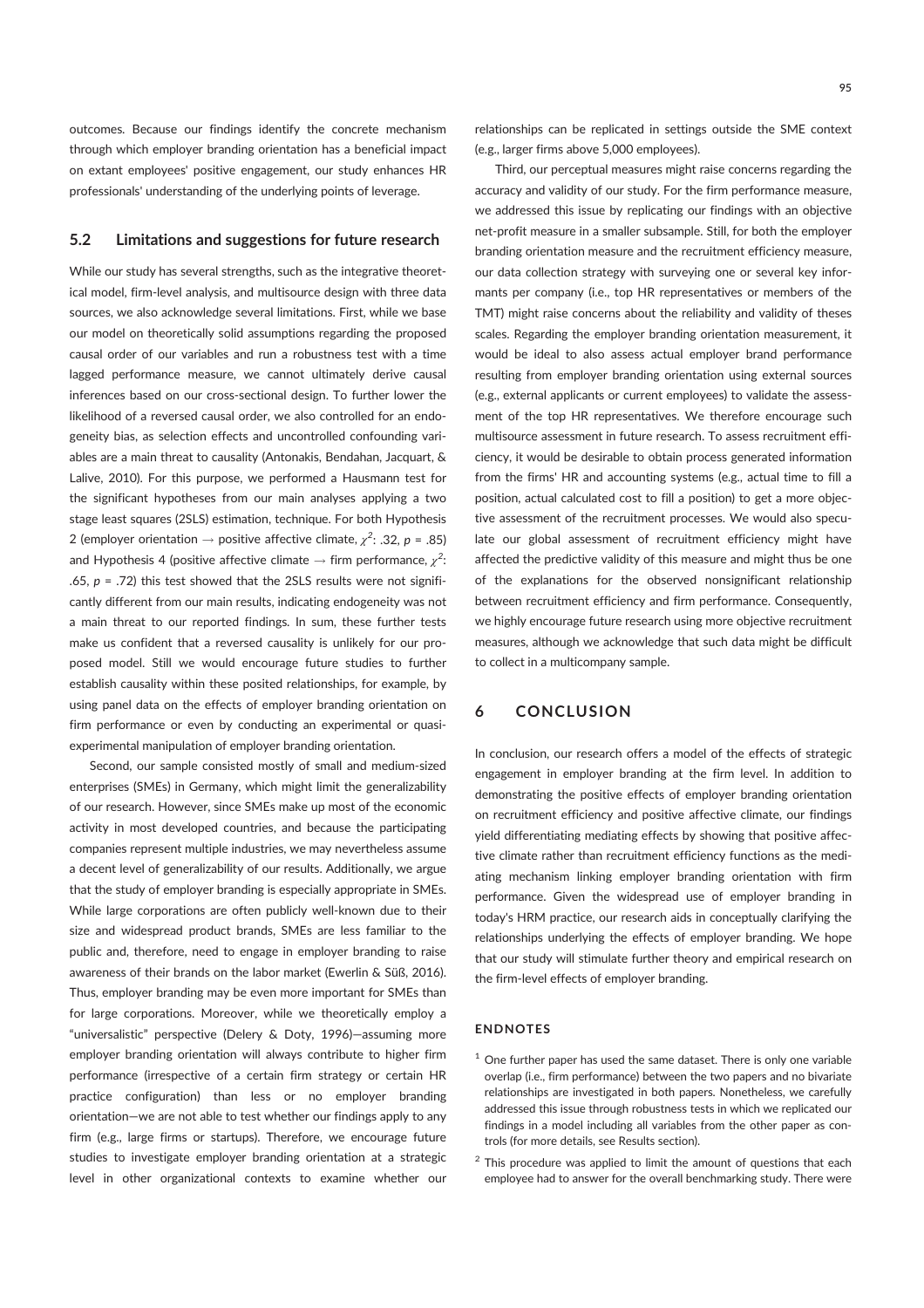four other employee surveys with randomly selected 25% of the employees that were not used for this study.

- <sup>3</sup> We included recruitment difficulties as a control variable for two reasons. First, this global measure of hiring success taps the state of the recruitment processes that might be affected by both external factors (e.g., difficulties to attract candidates due to rural company location) and internal factors (e.g., inefficient recruiting procedures). We thus assume that this measure should be a driver of recruitment efficiency (measured as the internal efficiency of recruitment processes) and firm performance. Second, as this measure was assessed by the top HR representative in each company, it also offers us the opportunity to cross-validate the recruitment efficiency measure that was assessed by members of the top management team in each firm. In line with theoretical expectations, the recruitment difficulty is negatively and significantly related to recruitment efficiency (−.35\*\*; see Table 1), indicating that the TMT members indeed assess recruitment related processes. Further, the moderate correlation size also indicates that both measures are tapping different concepts.
- <sup>4</sup> We did not test our full model with SEM procedures, due to our relatively small sample size, which might lead to unreliable results (Westland, 2010). In a robustness check, however, we show that all our results also remained constant when tested with SEM procedures.

### ORCID

Andranik Tumasjan Dhttps://orcid.org/0000-0002-0127-8499 Florian Kunze D https://orcid.org/0000-0002-2583-6221

#### REFERENCES

- Aaker, J., & Fournier, S. (1995). A brand as a character, a partner and a person: Three perspectives on the question of brand personality. In F. R. Kardes & M. Sujan (Eds.), Advances in consumer research (Vol. 22, pp. 391–395). Provo, UT: Association for Consumer Research.
- Aaker, J. (1997). Dimensions of brand personality. Journal of Marketing Research, 34(3), 347–356.
- Akaike, H. (1987). Factor analysis and AIC. Psychometrika, 52, 317–332.
- Ambler, T., & Barrow, S. (1996). The employer brand. Journal of Brand Management, 4, 185–206.
- Antonakis, J., Bendahan, S., Jacquart, P., & Lalive, R. (2010). On making causal claims: A review and recommendations. Leadership Quarterly, 21, 1086–1120.
- Ashkanasy, N. M., & Dorris, A. D. (2017). Emotions in the workplace. Annual Review of Organizational Psychology and Organizational Behavior, 4, 67–90.
- Ashkanasy, N. M., Troth, A. C., Lawrence, S. A., & Jordan, P. J. (2017). Emotions and emotional regulation in HRM: A multi-level perspective. In Research in Personnel and Human Resources Management (pp. 1–52). Bingley, England: Emerald Publishing Limited.
- Baas, M., De Dreu, C. K., & Nijstad, B. A. (2008). A meta-analysis of 25 years of mood-creativity research: Hedonic tone, activation, or regulatory focus? Psychological Bulletin, 134, 779–886.
- Backhaus, K. B., & Tikoo, S. (2004). Conceptualizing and researching employer branding. Career Development International, 9, 501–517.
- Bangerter, A., Roulin, N., & König, C. J. (2012). Personnel selection as a signaling game. Journal of Applied Psychology, 97, 719–738.
- Baron, R. A., & Tang, J. (2011). The role of entrepreneurs in firm-level innovation: Joint effects of positive affect, creativity, and environmental dynamism. Journal of Business Venturing, 26, 49–60.
- Barrick, M. R., Thurgood, G. R., Smith, T. A., & Courtright, S. H. (2015). Collective organizational engagement: Linking motivational antecedents,

strategic implementation, and firm performance. Academy of Management Journal, 58, 111–135.

- Baum, M., & Kabst, R. (2013). How to attract applicants in the Atlantic versus the Asia-Pacific region? A cross-national analysis on China, India, Germany, and Hungary. Journal of World Business, 48, 175–185.
- Baumgarth, C., Merrilees, B., & Urde, M. (2013). Brand orientation: Past, present, and future. Journal of Marketing Management, 29, 973–980.
- Becker, B., & Gerhart, B. (1996). The impact of human resource management on organizational performance: Progress and prospects. Academy of Management Journal, 39, 779–801.
- Becker, B., Huselid, M. A., & Ulrich, D. (2001). The HR scorecard: Linking people, strategy, and performance. Boston, MA: Harvard Business School Press.
- Berthon, P., Ewing, M., & Hah, L. L. (2005). Captivating company: dimensions of attractiveness in employer branding. International Journal of Advertising, 24, 151–172.
- Bliese, P. D. (2000). Within group agreement, non-independence, and reliability. In K. J. Klein & S. W. Kozlowski (Eds.), Multilevel theory, research, and methods in organizations (pp. 349–381). San Francisco, CA: Jossey-Bass.
- Bowen, D. E., & Ostroff, C. (2004). Understanding HRM–firm performance linkages: The role of the "strength" of the HRM system. Academy of Management Review, 29(2), 203–221.
- Braddy, P. W., Meade, A. W., & Kroustalis, C. M. (2006). Organizational recruitment website effects on viewers' perceptions of organizational culture. Journal of Business and Psychology, 20, 525–543.
- Cable, D. M., & Graham, M. E. (2000). The determinants of job seekers' reputation perceptions. Journal of Organizational Behavior, 21(8), 929–947.
- Cable, D. M., & Turban, D. B. (2001). Establishing the dimensions, sources, and value of job seekers' employer knowledge during recruitment. Research in Personnel and Human Resources Management, 20, 115–164.
- Cable, D. M., & Turban, D. B. (2003). The value of organizational reputation in the recruitment context: A brand-equity perspective. Journal of Applied Social Psychology, 33, 2244–2266.
- Chaudhuri, A., & Holbrook, M. B. (2001). The chain of effects from brand trust and brand affect to brand performance: The role of brand loyalty. Journal of Marketing, 65, 81–93.
- Cheney, G., Christensen, L. T., Conrad, C., & Lair, D. J. (2004). Corporate rhetoric as organizational discourse. In D. Grant, C. Hardy, C. Oswick, N. Phillips, & L. L. Putnam (Eds.), Handbook of organizational discourse (pp. 79–103). London, England: Sage.
- Chou, Y.-M., Polansky, A. M., & Mason, R. L. (1998). Transforming nonnormal data to normality in statistical process control. Journal of Quality Technology, 30, 133–141.
- Christensen, L. T. (1997). Marketing as auto-communication. Consumption, Markets and Culture, 1, 197–227.
- Colbert, B. A. (2004). The complex resource-based view: Implications for theory and practice in strategic human resource management. Academy of Management Review, 29, 341–358.
- Collings, D. G., & Mellahi, K. (2009). Strategic talent management: A review and research agenda. Human Resource Management Review, 19, 304–313.
- Collins, C. J., & Han, J. (2004). Exploring applicant pool quantity and quality: The effects of early recruitment practice strategies, corporate advertising, and firm reputation. Personnel Psychology, 57, 685–717.
- Collins, C. J., & Kanar, A. (2014). In K. Y. T. Yu & D. M. Cable (Eds.), Oxford handbook of recruitment Employer brand equity and recruitment research (pp. 284–297). New York, NY: Oxford University Press.
- Collins, C. J., & Stevens, C. K. (2002). The relationship between early recruitment-related activities and the application decisions of new labor-market entrants: A brand equity approach to recruitment. Journal of Applied Psychology, 87, 1121–1133.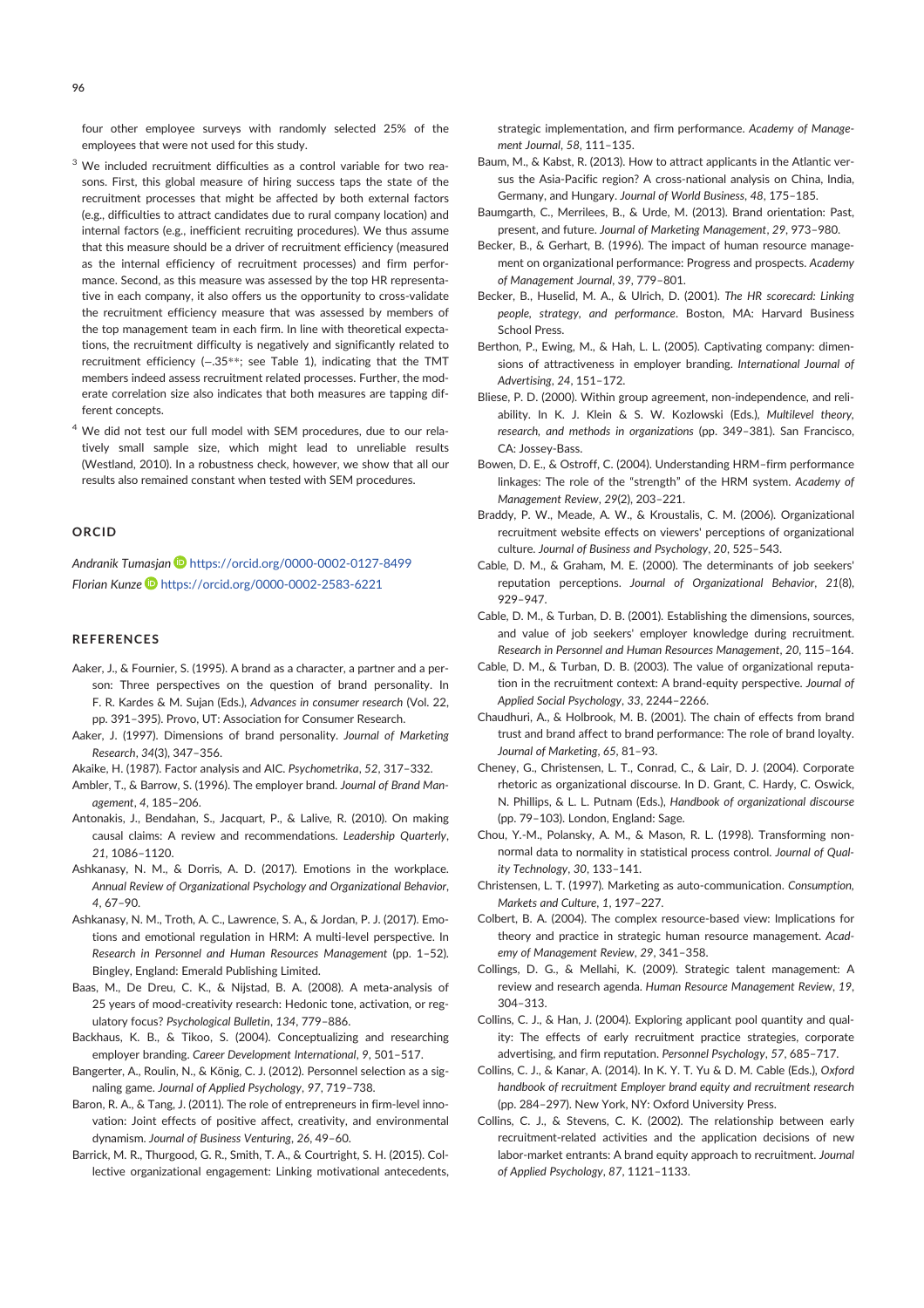- Combs, J., Liu, Y., Hall, A., & Ketchen, D. (2006). How much do high performance work practices matter? A meta analysis of their effects on organizational performance. Personnel Psychology, 59, 501–528.
- Datta, D. K., Guthrie, J. P., & Wright, P. M. (2005). Human resource management and labor productivity: Does industry matter? Academy of Management Journal, 48, 135–145.
- Delaney, J. T., & Huselid, M. A. (1996). The impact of human resource management practices on perceptions of organizational performance. Academy of Management Journal, 39, 949–969.
- Delery, J. E., & Doty, D. H. (1996). Modes of theorizing in strategic human resource management: Tests of universalistic, contingency, and configurational performance predictions. Academy of Management Journal, 39, 802–835.
- Delery, J. E., & Roumpi, D. (2017). Strategic human resource management, human capital and competitive advantage: Is the field going in circles? Human Resource Management Journal, 27(1), 1–21.
- Dineen, B. R., & Allen, D. G. (2016). Third party employment branding: Human capital inflows and outflows following "Best Places to Work" certifications. Academy of Management Journal, 59, 90–112.
- Dineen, B. R., & Williamson, I. O. (2012). Screening-oriented recruitment messages: Antecedents and relationships with applicant pool quality. Human Resource Management, 51, 343–360.
- Edwards, M. R. (2010). An integrative review of employer branding and OB theory. Personnel Review, 39, 5–23.
- Edwards, M. R. (2017). Employer branding and talent manegement. In D. G. Collings, W. F. Cascio, & K. Mellahi (Eds.), Oxford handbook of talent management (pp. 233–248). Oxford, England: Oxford University **Press**
- Edwards, M. R., & Edwards, T. (2013). Employee responses to changing aspects of the employer brand following a multinational acquisition: A longitudinal study. Human Resource Management, 52, 27–54.
- Ewerlin, D., & Süß, S. (2016). Dissemination of talent management in Germany: Myth, facade or economic necessity? Personnel Review, 45, 142–160.
- Francis, H., & Reddington, M. (2012). Employer branding and organisational effectiveness. In H. Francis, L. Holbeche, & M. Reddington (Eds.), People and organisational development: A new agenda for organisational effectiveness (pp. 260–285). London, England: CIPD.
- Fredrickson, B. L. (2003). The value of positive emotions: The emerging science of positive psychology is coming to understand why it's good to feel good. American Scientist, 91, 330–335.
- Fredrickson, B. L. (2004). The broaden-and-build theory of positive emotions. Philosophical Transactions of the Royal Society B: Biological Sciences, 359, 1367–1377.
- Gardner, T. M., Erhardt, N. L., & Martin-Rios, C. (2011). Rebranding employment branding: Establishing a new research agenda to explore the attributes, antecedents, and consequences of workers' employment brand knowledge. Research in Personnel and Human Resources Management, 30, 253–304.
- Gerhart, B. (2007). Horizontal and vertical fit in human resource systems. In C. Ostroff & T. A. Judge (Eds.), Perspectives on organizational fit (pp. 317–348). New York, NY: Psychology Press.
- Gibson, C. B., & Birkinshaw, J. (2004). The antecedents, consequences, and mediating role of organizational ambidexterity. Academy of Management Journal, 47, 209–226.
- Greer, C. R., Carr, J. C., & Hipp, L. (2016). Strategic staffing and small-firm performance. Human Resource Management, 55(4), 741–764.
- Grohs, R., Raies, K., Koll, O., & Mühlbacher, H. (2016). One pie, many recipes: Alternative paths to high brand strength. Journal of Business Research, 69, 2244–2251.
- Guest, D. E., Michie, J., Conway, N., & Sheehan, M. (2003). Human resource management and corporate performance in the UK. British Journal of Industrial Relations, 41(2), 291–314.
- Gully, S. M., Phillips, J. M., & Kim, M. S. (2014). In K. Y. T. Yu & D. Cable (Eds.), Oxford handbook of recruitment Strategic recruitment: A multilevel perspective (pp. 161–183). New York, NY: Oxford University Press.
- Han, J., & Ling, J. (2016). Emotional appeal in recruitment advertising and applicant attraction: Unpacking national cultural differences. Journal of Organizational Behavior, 37(8), 1202–1223.
- Hanin, D., Stinglhamber, F., & Delobbe, N. (2013). The impact of employer branding on employees: The role of employment offering in the prediction of their affective commitment. Psychologica Belgica, 53, 57–83.
- Hayes. (2017). Introduction to Mediation, Moderation, and Conditional Process Analysis: A regression-based approach. New York, NY: Guilford Press.
- Herrbach, O. (2006). A matter of feeling? The affective tone of organizational commitment and identification. Journal of Organizational Behavior, 27, 629–643.
- Holtbrügge, D., Friedmann, C. B., & Puck, J. F. (2010). Recruitment and retention in foreign firms in India: A resource-based view. Human Resource Management, 49, 439–455.
- Hu, L., & Bentler, P. M. (1999). Cutoff criteria for fit indexes in covariance structure analysis: Conventional criteria versus new alternatives. Structural Equation Modeling, 6, 1–55.
- Huselid, M. A. (1995). The impact of human resource management practices on turnover, productivity, and corporate financial performance. Academy of Management Journal, 38, 635–672.
- Jackson, S. E., Schuler, R. S., & Jiang, K. (2014). An aspirational framework for strategic human resource management. Academy of Management Annals, 8, 1–56.
- James, L. R., Demaree, R. G., & Wolf, G. (1984). Estimating within-group interrater reliability with and without response bias. Journal of Applied Psychology, 67, 219–229.
- Jansen, J. J., Van Den Bosch, F. A., & Volberda, H. W. (2006). Exploratory innovation, exploitative innovation, and performance: Effects of organizational antecedents and environmental moderators. Management Science, 52, 1661–1674.
- Jiang, K., Lepak, D. P., Han, K., Hong, Y., Kim, A., & Winkler, A. L. (2012). Clarifying the construct of human resource systems: Relating human resource management to employee performance. Human Resource Management Review, 22, 73–85.
- Keller, K. L. (1993). Conceptualizing, measuring, and managing customerbased brand equity. Journal of Marketing, 57, 1–22.
- Keller, K. L., & Lehmann, D. R. (2006). Brands and branding: Research findings and future priorities. Marketing Science, 25, 740–759.
- Kenny, D. A., Kashy, D. A., & Bolger, N. (1998). Data analysis in social psychology. In D. Gilbert, S. Fiske, & G. Lindzey (Eds.), The Handbook of Social Psychology (4th ed., pp. 233–265). New York: McGraw-Hill.
- Kim, Y., & Ployhart, R. E. (2014). The effects of staffing and training on firm productivity and profit growth before, during, and after the Great Recession. Journal of Applied Psychology, 99(3), 361–389.
- Knight, A. P., Menges, J. I., & Bruch, H. (2018). Organizational affective tone: A meso perspective on the origins and effects of consistent affect in organizations. Academy of Management Journal, 61(1), 191–219.
- Kozlowski, S. W. J., & Klein, K. J. (2000). A multilevel approach to theory and research in organizations: Contextual, temporal, and emergent processes. In K. J. Klein & S. W. J. Kozlowski (Eds.), Multilevel theory, research, and methods in organizations: Foundations, extensions, and new directions (pp. 3–90). San Francisco, CA: Jossey-Bass.
- Kunze, F., Boehm, S., & Bruch, H. (2013). Organizational performance consequences of age diversity: Inspecting the role of diversity-friendly HR policies and top managers' negative age stereotypes. Journal of Management Studies, 50, 413–442.
- Kunze, F., Boehm, S. A., & Bruch, H. (2011). Age diversity, age discrimination climate and performance consequences—A cross organizational study. Journal of Organizational Behavior, 32, 264–290.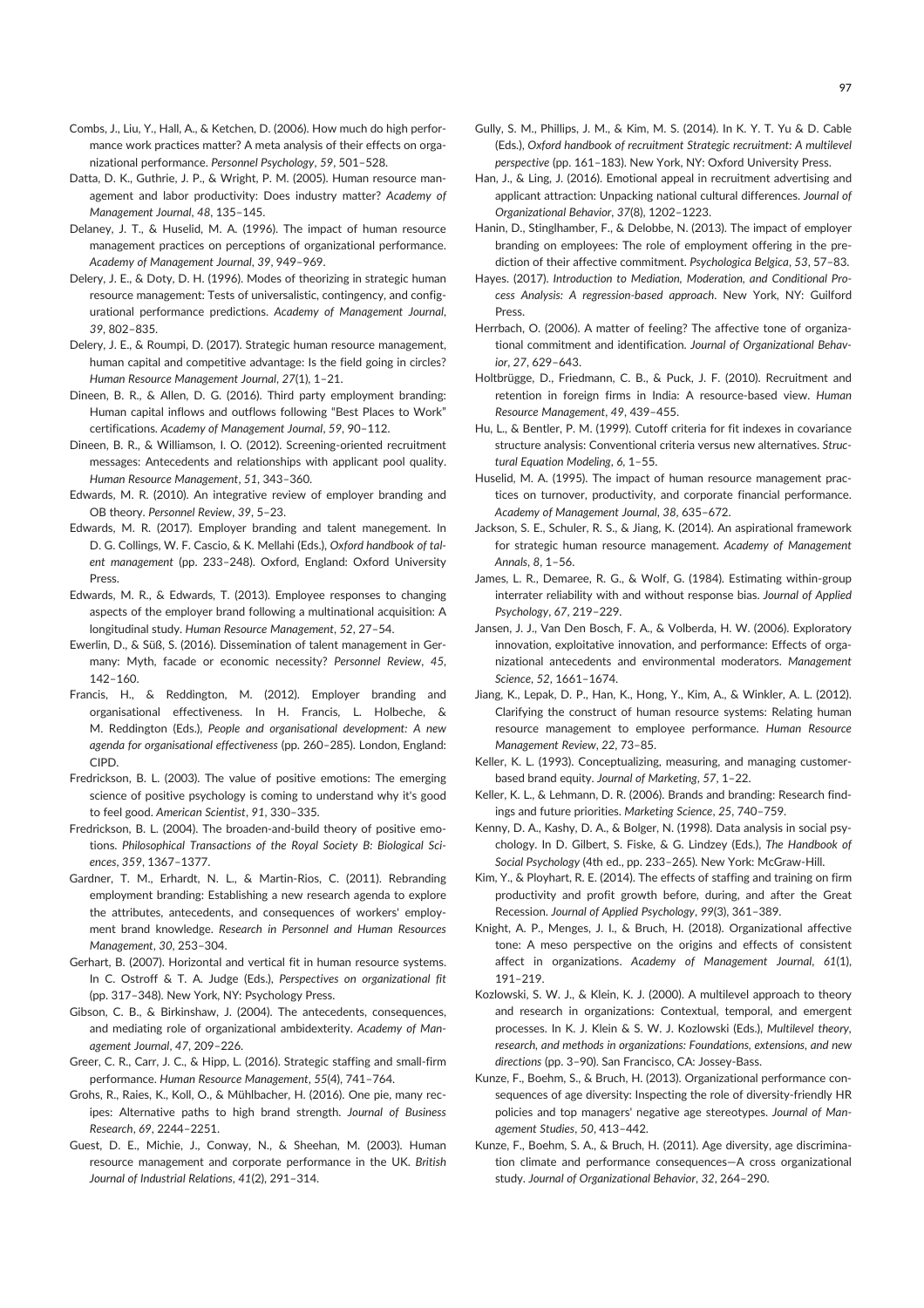- Kunze, F., & Menges, J. I. (2017). Younger supervisors, older subordinates: An organizational-level study of age differences, emotions, and performance. Journal of Organizational Behavior, 38, 461–486.
- Laumer, S., Maier, C., & Eckhardt, A. (2015). The impact of business process management and applicant tracking systems on recruiting process performance: An empirical study. Journal of Business Economics, 85, 421–453.
- Lepak, D., Liao, H., Chung, Y., & Harden, E. (2006). A conceptual review of human resource management systems in strategic human resource management research. In J. J. Martocchio (Ed.), Research in personnel and human resources management (Vol. 25, pp. 217–271). Oxford, England: Elsevier.
- Lepak, D. P., & Snell, S. A. (2002). Examining the human resource architecture: The relationships among human capital, employment, and human resource configurations. Journal of Management, 28, 517–543.
- Lievens, F. (2007). Employer branding in the Belgian Army: The importance of instrumental and symbolic beliefs for potential applicants, actual applicants, and military employees. Human Resource Management, 46, 51–69.
- Lievens, F., & Highhouse, S. (2003). The relation of instrumental and symbolic attributes to a company's attractiveness as an employer. Personnel Psychology, 56, 75–102.
- Lievens, F., & Slaughter, J. (2016). Employer image and employer branding: What we know and what we need to know. Annual Review of Organizational Psychology and Organizational Behavior, 3, 407–440.
- Lievens, F., Van Hoye, G., & Anseel, F. (2007). Organizational identity and employer image: Towards a unifying framework. British Journal of Management, 18, 45–59.
- Liu, X. Y., Härtel, C. E., & Sun, J. J. M. (2014). The workgroup emotional climate scale: Theoretical development, empirical validation, and relationship with workgroup effectiveness. Group & Organization Management, 39(6), 626–663.
- Martin, G., Beaumont, P., Doig, R., & Pate, J. (2005). Branding: A new performance discourse for HR? European Management Journal, 23(1), 76–88.
- Martin, G., Gollan, P. J., & Grigg, K. (2011). Is there a bigger and better future for employer branding? Facing up to innovation, corporate reputations and wicked problems in SHRM. International Journal of Human Resource Management, 22, 3618–3637.
- Martins, P., & Lima, F. (2006). External recruitments and firm performance. Applied Economics Letters, 13, 911–915.
- Maxwell, R., & Knox, S. (2009). Motivating employees to "live the brand": A comparative case study of employer brand attractiveness within the firm. Journal of Marketing Management, 25, 893–907.
- Menges, J. I., & Kilduff, M. (2015). Group emotions: Cutting the Gordian knots concerning terms, levels of analysis, and processes. Academy of Management Annals, 9, 845–928.
- Menges, J. I., Walter, F., Vogel, B., & Bruch, H. (2011). Transformational leadership climate: Performance linkages, mechanisms, and boundary conditions at the organizational level. Leadership Quarterly, 22, 893–909.
- Monks, K., Kelly, G., Conway, E., Flood, P., Truss, K., & Hannon, E. (2013). Understanding how HR systems work: The role of HR philosophy and HR processes. Human Resource Management Journal, 23, 379–395.
- Moser, K. J., Tumasjan, A., & Welpe, I. M. (2017). Small but attractive: Dimensions of new venture employer attractiveness and the moderating role of applicants' entrepreneurial behaviors. Journal of Business Venturing, 32, 588–610.
- Mosley, R. (2014). Employer branding: Practical lessons from the world's leading employers. Hoboken, NJ: Wiley.
- Münstermann, B., Eckhardt, A., & Weitzel, T. (2009). Join the standard forces: Examining the combined impact of process and data standards on business process performance. Paper presented at IEEE Proceedings of the 42nd Hawaii International Conference, 1–10.
- Ostroff, C., & Bowen, D. E. (2000). Moving HR to a higher level: HR practices and organizational effectiveness. In K. Klein & S. W. J. Kozlowski

(Eds.), Multilevel theory, research, and methods in organizations: Foundations, extensions, and new directions (pp. 221–266). San Francisco, CA: Jossey-Bass.

- Ostroff, C., & Bowen, D. E. (2004). Understanding HRM–firm performance linkages: The role of the "strength" of the HRM system. Academy of Management Review, 29(2), 203–221.
- Ostroff, C., & Bowen, D. E. (2016). Reflections on the 2014 decade award: Is there strength in the construct of HR system strength? Academy of Management Review, 41(2), 196–214.
- Paauwe, J. (2009). HRM and performance: Achievements, methodological issues and prospects. Journal of Management Studies, 46(1), 129–142.
- Parke, M. R., & Seo, M. G. (2017). The role of affect climate in organizational effectiveness. Academy of Management Review, 42(2), 334–360.
- Patterson, M., Warr, P., & West, M. (2004). Organizational climate and company productivity: The role of employee affect and employee level. Journal of Occupational and Organizational Psychology, 77, 193–216.
- Peccei, R., & Van De Voorde, K. (2019). The application of the multilevel paradigm in human resource management–outcomes research: Taking stock and going forward. Journal of Management, 45(2), 786–818.
- People in Business. (2016). LEGO case study. Retrieved from http://www. people-in-business.com/our-clients/#/case-studies/
- Phillips, J. M., & Gully, S. M. (2015). Multilevel and strategic recruiting Where have we been, where can we go from here. Journal of Management, 41, 1416–1445.
- Podsakoff, P. M., MacKenzie, S. B., & Podsakoff, N. P. (2012). Sources of method bias in social science research and recommendations on how to control it. Annual Review of Psychology, 63, 539–569.
- Posthuma, R. A., Campion, M. C., Masimova, M., & Campion, M. A. (2013). A high performance work practices taxonomy integrating the literature and directing future research. Journal of Management, 39, 1184–1220.
- Rampl, L. V. (2014). How to become an employer of choice: Transforming employer brand associations into employer first-choice brands. Journal of Marketing Management, 30, 1486–1504.
- Rampl, L. V., Opitz, C., Welpe, I. M., & Kenning, P. (2016). The role of emotions in decision-making on employer brands: Insights from functional magnetic resonance imaging (fMRI). Marketing Letters, 27, 361–374.
- Rao, H., & Drazin, R. (2002). Overcoming resource constraints on product innovation by recruiting talent from rivals: A study of the mutual fund industry, 1986–1994. Academy of Management Journal, 45, 491–507.
- Renkema, M., Meijerink, J., & Bondarouk, T. (2017). Advancing multilevel thinking in human resource management research: Applications and guidelines. Human Resource Management Review, 27(3), 397–415.
- Rosenbusch, N., Brinckmann, J., & Bausch, A. (2011). Is innovation always beneficial? A meta-analysis of the relationship between innovation and performance in SMEs. Journal of Business Venturing, 26, 441–457.
- Rubin, R. S., Munz, D. C., & Bommer, W. H. (2005). Leading from within: The effects of emotion recognition and personality on transformational leadership behavior. Academy of Management Journal, 48, 845–858.
- Russell, S., & Brannan, M. J. (2016). "Getting the Right People on the Bus": Recruitment, selection and integration for the branded organization. European Management Journal, 34(2), 114–124.
- Saridakis, G., Lai, Y., & Cooper, C. L. (2017). Exploring the relationship between HRM and firm performance: A meta-analysis of longitudinal studies. Human Resource Management Review, 27(1), 87–96.
- Schnars, C. Z., & Kleiner, B. H. (2000). Best in class staffing practices. Management Research News, 23, 35–38.
- Shaw, J. D., Gupta, N., & Delery, J. E. (2005). Alternative conceptualizations of the relationship between voluntary turnover and organizational performance. Academy of Management Journal, 48, 50–68.